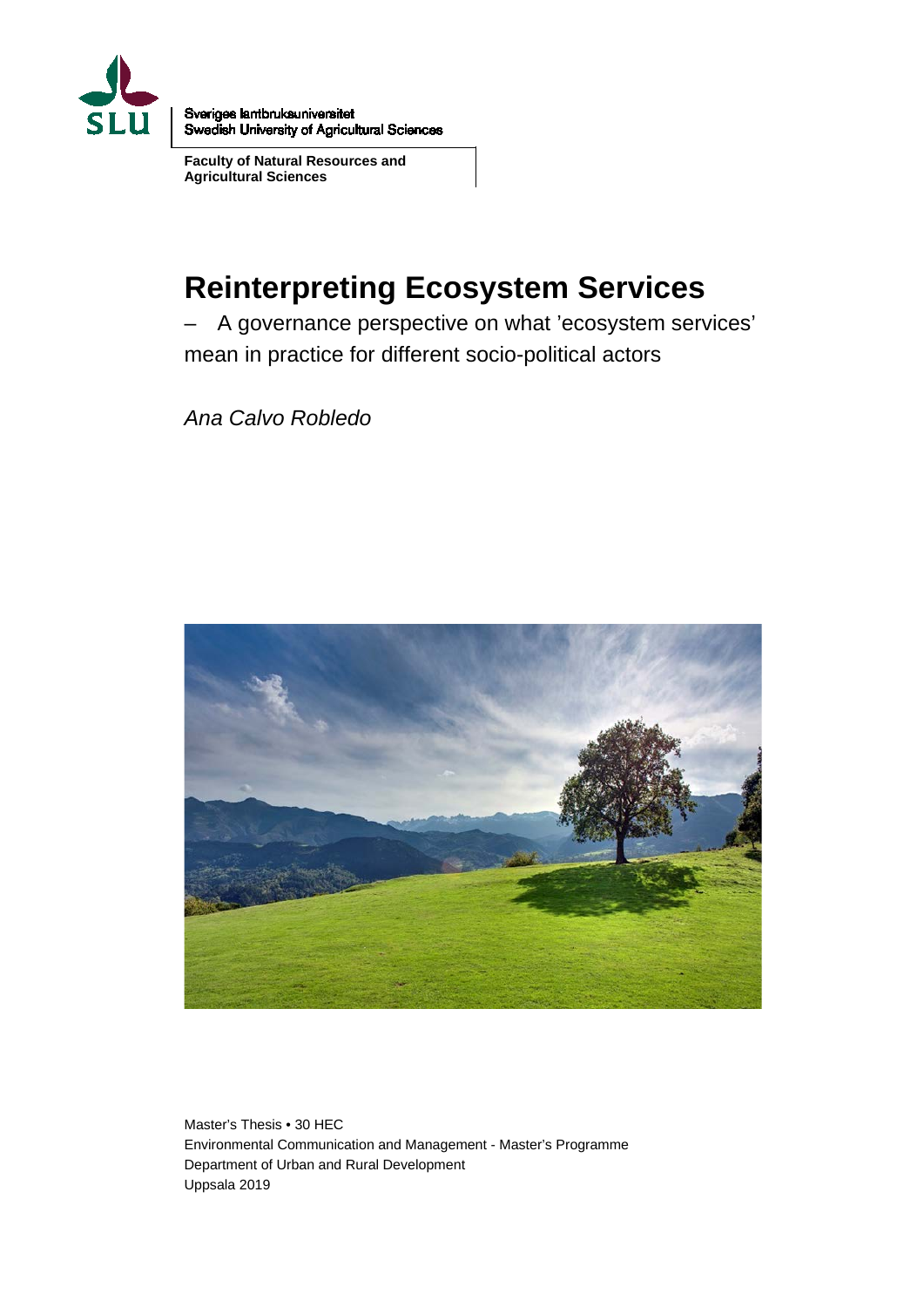## **Reinterpreting Ecosystem Services**

- A governance perspective on what 'ecosystem services' mean in practice for different socio-political actors

## *Ana Calvo Robledo*

| Supervisor:      | Annette Löf, Swedish University of Agricultural Sciences, Department of Urban and<br><b>Rural Development</b> |
|------------------|---------------------------------------------------------------------------------------------------------------|
| <b>Examiner:</b> | Erica von Essen, Swedish University of Agricultural Sciences, Department of Urban<br>and Rural Development    |

**Credits**: 30 HEC

**Level**: Second cycle (A2E) **Course title:** Master thesis in Environmental science, A2E, 30.0 credits **Course code:** EX0897 **Course coordinating department:** Department of Aquatic Sciences and Assessment **Programme/Education:** Environmental Communication and Management – Master's Programme **Place of publication:** Uppsala **Year of publication:** 2019 **Cover picture:** La montaña mágica, Llanes, Asturias (Spain). www.lamontañamágica.es **Copyright:** All featured images are used with permission from copyright owner. **Online publication:** https://stud.epsilon.slu.se

**Keywords:** Boundary object, ecosystem services, governance images, operationalization, working practices

**Sveriges lantbruksuniversitet Swedish University of Agricultural Sciences**

Faculty of Natural Resources and Agricultural Sciences Department of Urban and Rural Development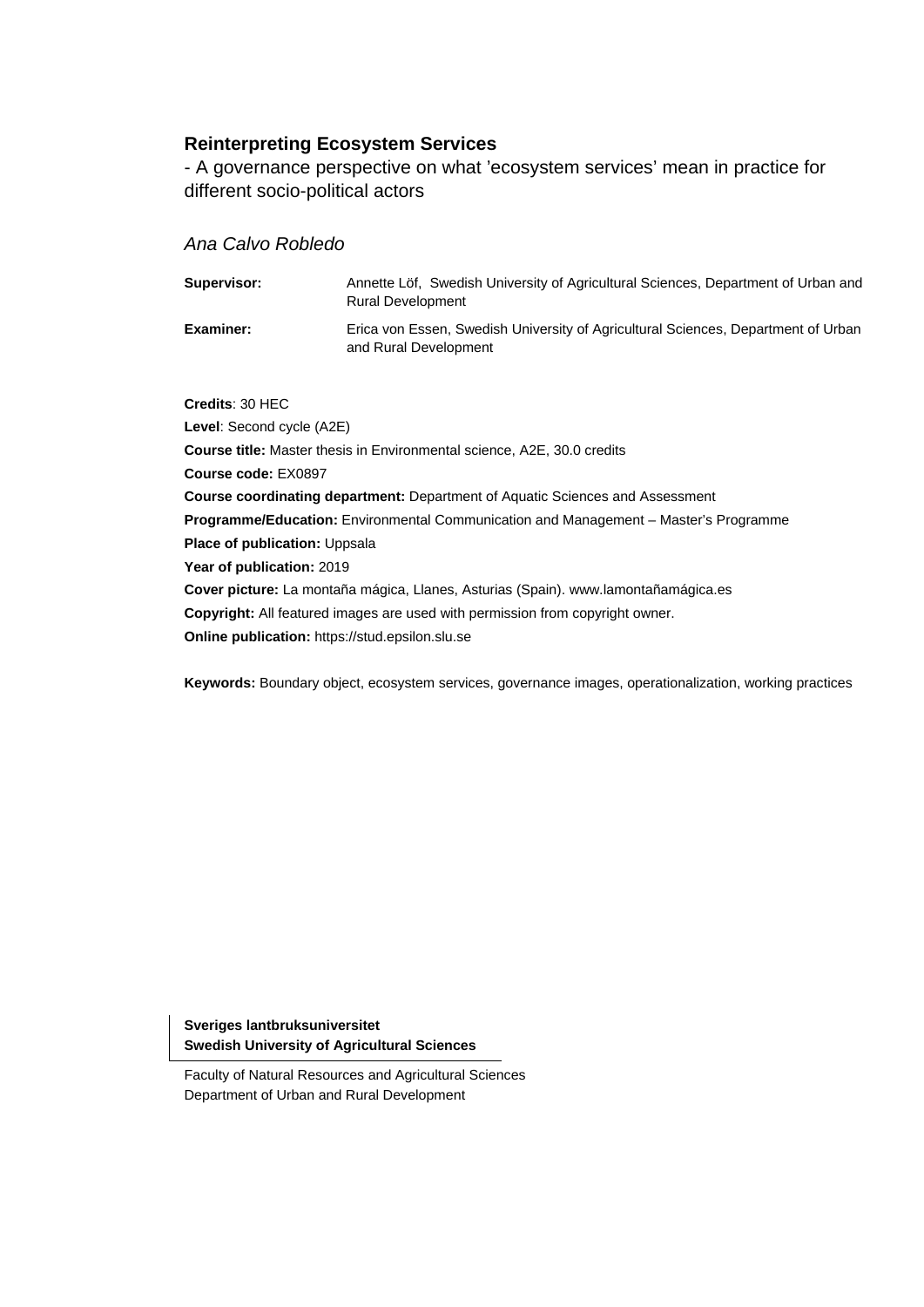#### Abstract

To govern ecosystem services encompasses interactions among many different sociopolitical actors, from local to international levels. The ecosystem services (ES) approach to biodiversity and ecosystem management intends to highlight human-environment interrelationships. To integrate the ES approach into organizational structures and working practices, various implementation pathways may appear. The aim of this study is to explore how different societal actors understand and operationalize the concept of ecosystem services. Choosing actors who operate in different practical settings could provide insights of the ways socio-political actors balance interests and perceived values on ES in the local social context. In addition, it may highlight forms ES take as a boundary object.

A governance framework for empirical analysis was applied to qualitative material from five semistructured interviews. Participants of this study were individual actors from two countries who worked in consultancies, NGOs and local authorities. Results showed that actions were oriented to knowledge production, communication with other actors and development of tools seeking to adapt the ES approach to the local context. However, adaptations to the context took differed in forms. The municipality and consultants were goal oriented, having established a set of procedures and tools to operate ES. In contrast, NGO practitioners' actions and tools were rather oriented to stakeholder engagement and knowledge management. These results may be explained by organizational structures and dependencies influencing working practices. Limiting factors for interviewees were sometimes linked to time and economic resources. Similarities in arguments used among interviewees were the use of ES to communicate environemntal values to other actors, balance project alternatives and negotiate. In terms of communication with decision makers, NGOs and consultancy practitioners used economic framing in their results. These differences and similarities may respond to adaptations and identity the ES concept takes when operated by different actors.

*Keywords:* Boundary object, ecosystem services, governance images, operationalization, working practices.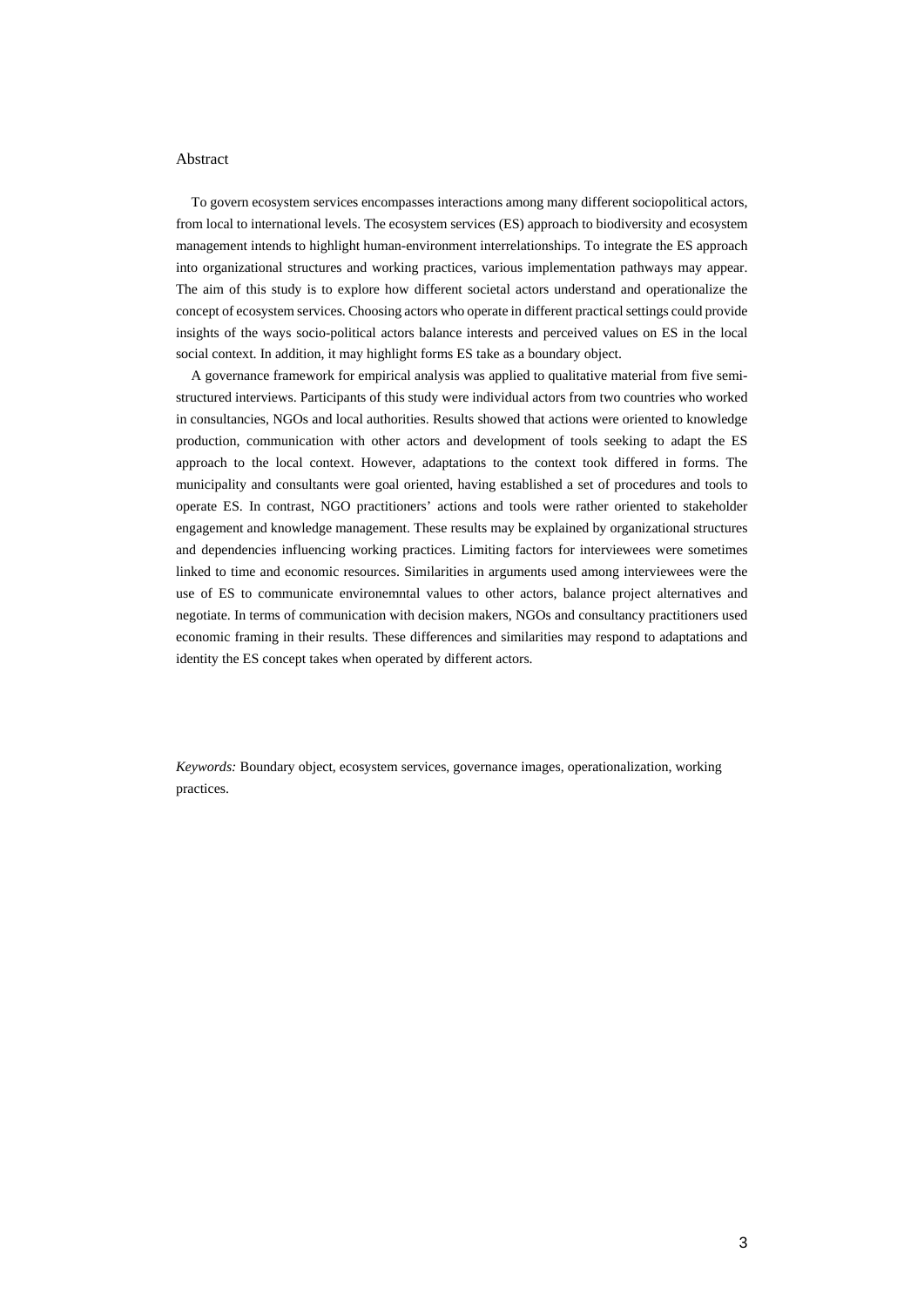*"Often I see that instead of talking about real things one ends up talking about categories or a term that doesn't really mean anything. One would have to really look at each of these categories in detail, and understand them"*

> *- Marie Kvarnström. Pilot interview, February 2019*

*Marie is a SLU Researcher who has worked on Ecosystem Services since 2003 and took part of meetings at the Millennium Ecosystem Assessment (MA). She also works with the local knowledge of land users and traditional communities.*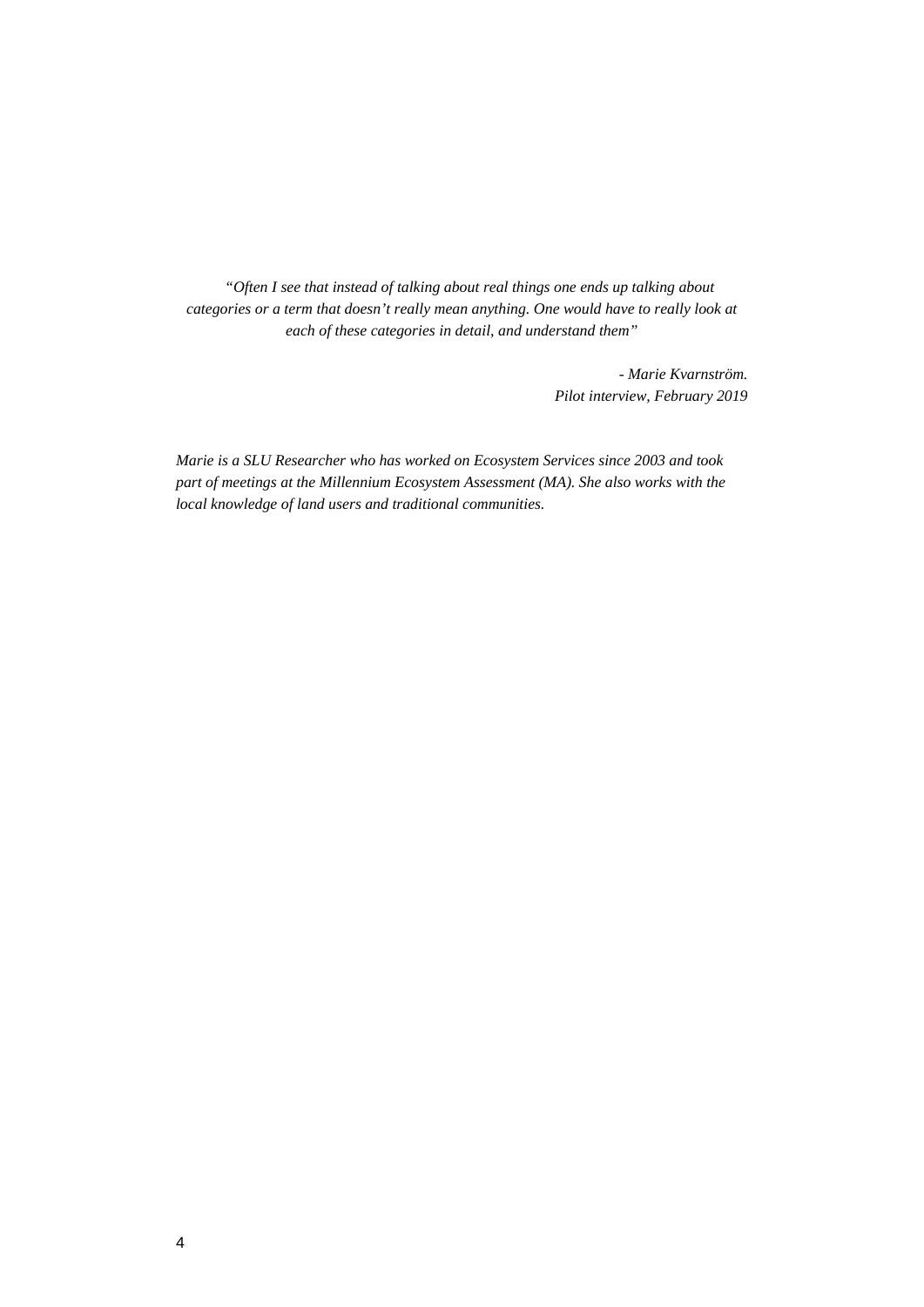# Table of contents

| 1 |       |                                                                                     |  |
|---|-------|-------------------------------------------------------------------------------------|--|
|   | 1.1   |                                                                                     |  |
|   | 1.2   |                                                                                     |  |
|   | 1.3   |                                                                                     |  |
|   | 1.4   |                                                                                     |  |
|   |       |                                                                                     |  |
|   |       |                                                                                     |  |
|   | 2.1   |                                                                                     |  |
|   | 2.2   | What governance modes are operationalizing ecosystem services?  15                  |  |
| 3 |       |                                                                                     |  |
|   | 3.1   |                                                                                     |  |
|   | 3.2   |                                                                                     |  |
|   | 3.3   |                                                                                     |  |
|   | 3.4   |                                                                                     |  |
|   | 3.5   |                                                                                     |  |
|   |       |                                                                                     |  |
| 4 |       |                                                                                     |  |
|   | 4.1   | What are the adaptations ES take when different sociopolitical actors               |  |
|   |       |                                                                                     |  |
|   | 4.1.1 |                                                                                     |  |
|   |       |                                                                                     |  |
|   |       |                                                                                     |  |
|   |       | 4.1.2                                                                               |  |
|   |       |                                                                                     |  |
|   |       | Structural factors limiting or allowing limiting or allowing consultants' actions22 |  |
|   |       | 4.1.3                                                                               |  |
|   |       |                                                                                     |  |
|   |       |                                                                                     |  |
|   |       |                                                                                     |  |
|   |       |                                                                                     |  |
|   |       |                                                                                     |  |
|   | 4.2   | What identity ES concept mantains when different sociopolitical actors              |  |
|   |       |                                                                                     |  |
|   | 4.2.1 |                                                                                     |  |
|   |       | 4.2.2                                                                               |  |
|   |       |                                                                                     |  |
|   |       |                                                                                     |  |
|   |       |                                                                                     |  |
|   |       |                                                                                     |  |
|   |       |                                                                                     |  |
|   | 34    |                                                                                     |  |
|   |       |                                                                                     |  |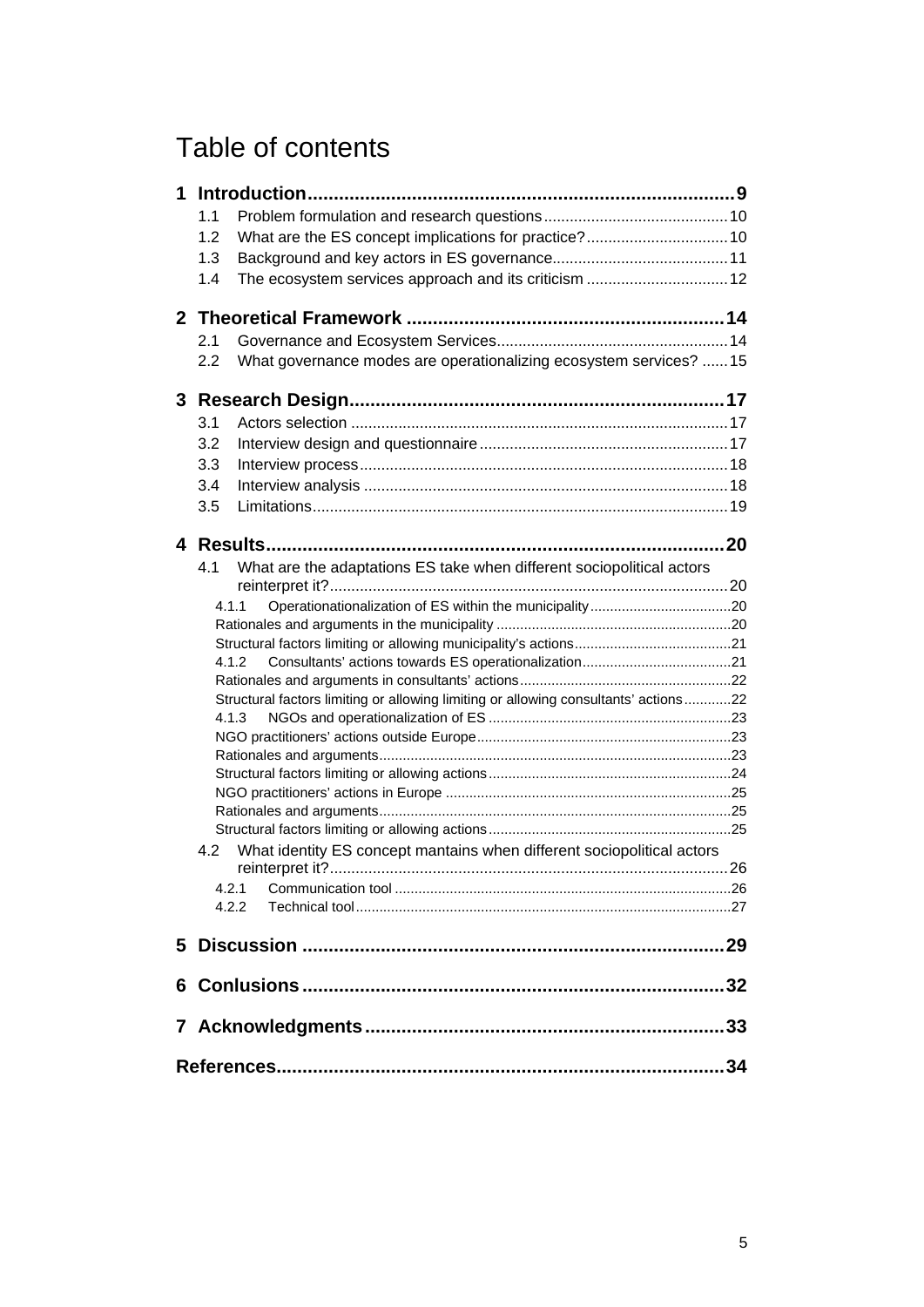# List of tables

Table 1. Interviewees' code number, organization and role

Table 2. Applying Primmer et al. (2015) analytical framework: codding the interview material.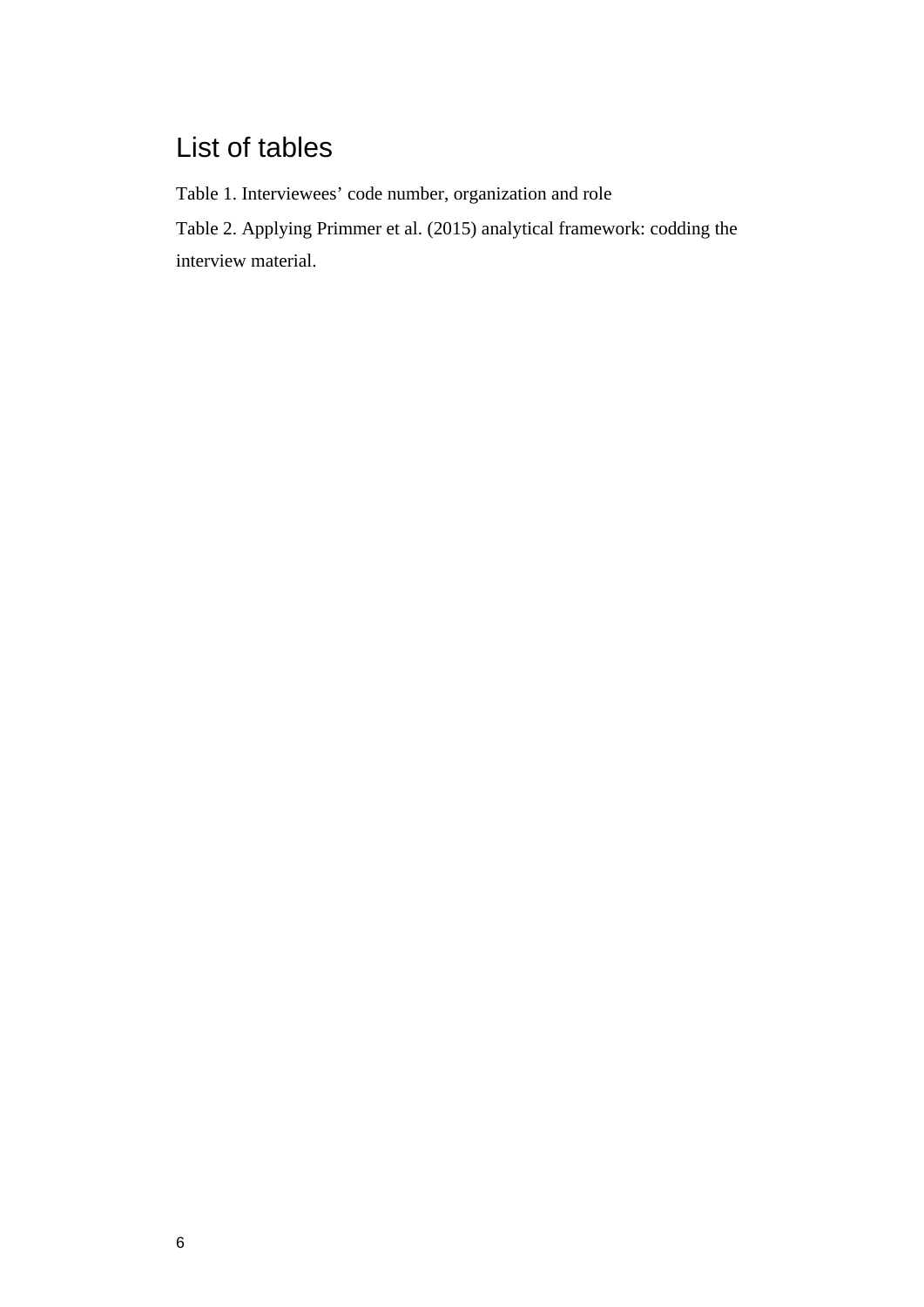# Table of figures

Figure 1: Ecosystem services governance

Figure 2: Implementation paths to governance modes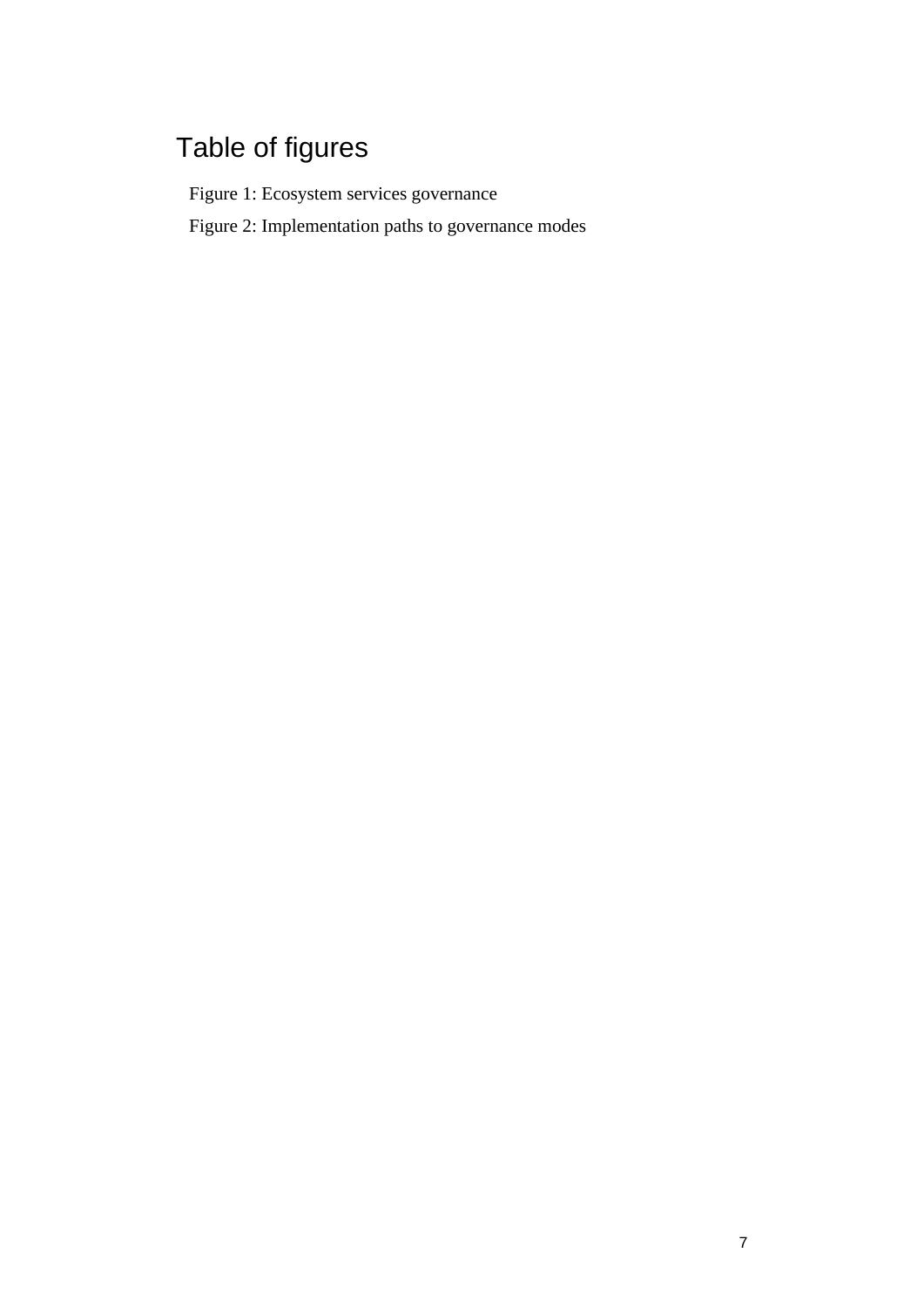## Abbreviations

Economics of Ecosystems and Biodiversity (TEEB) Ecosystem Services (ES) Enhancing ecoSysteM sERvices mApping for poLicy and Decision mAking (ESMERALDA) European Union (EU) Intergovernmental Science-Policy Platform on Biodiversityand Ecosystem Services (IPBES) Millemium Ecosystem Assessment (MA) Operational Potential of Ecosystem Research Applications (OPERAs) Operationalization of Natural Capital and Ecosystem Services (OpenNESS) Toolkit for Ecosystem Service Site-Based Assessment (TESSA Toolkit)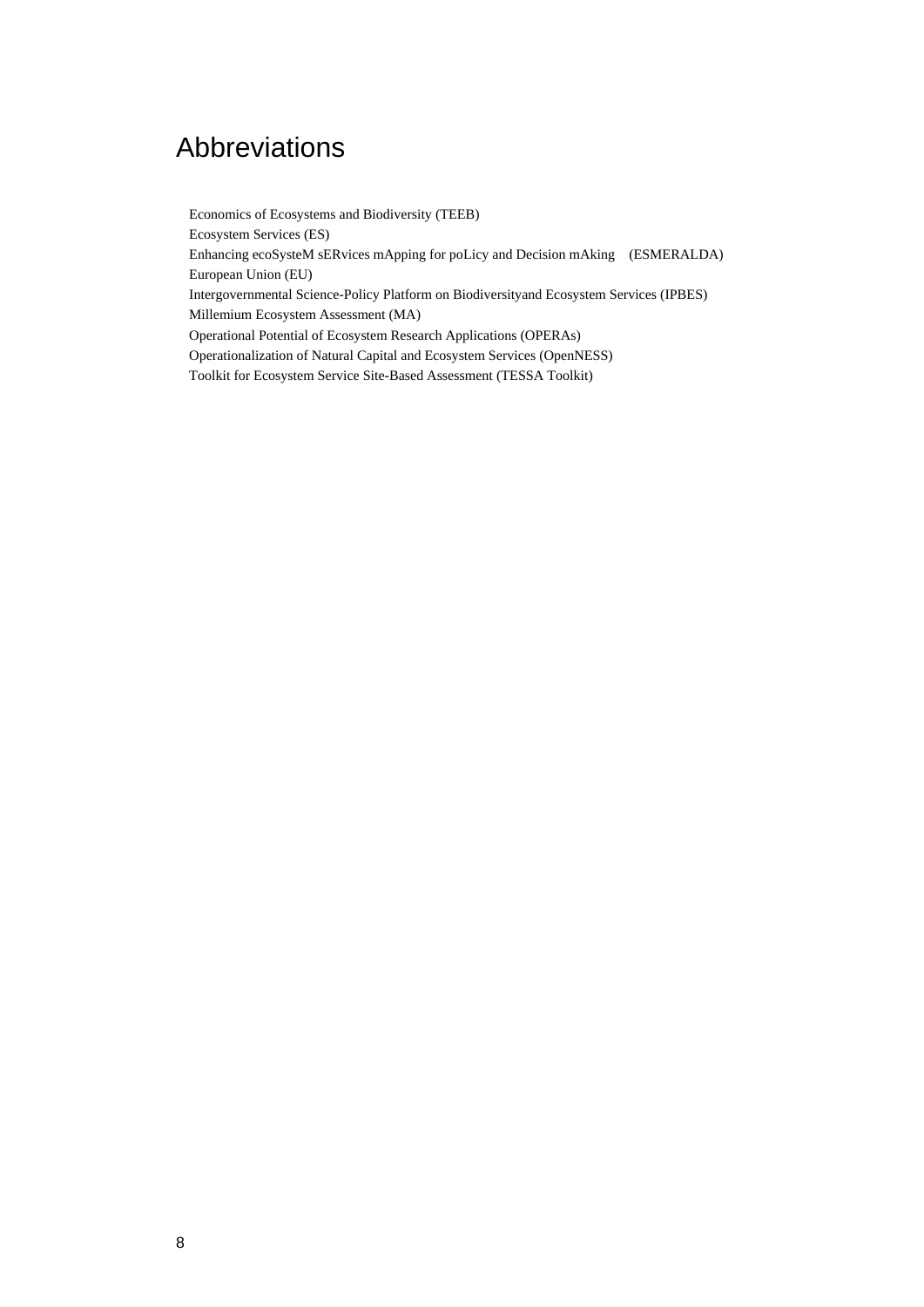## 1 Introduction

In the early 2000s, scientists and policymakers approached the problematic of ecosystems degradation developing a set of reports on ecosystems' state: the Millennium Ecosystem Assessment (MA). This was an international ecosystem assessment addressing knowledge gaps and providing guidance to policymakers (MA, n.d.). The MEA focused on identifying drivers change in ecosystems and their link to economic development and human-wellbeing. Since then, the term Ecosystem Services (ES), defined as 'the functions and products of ecosystems that benefit humans, or yield welfare to society' (MA, 2005), has become an increasingly institutionalised approach to global environmental governance.

The term '*governance*' recognizes the emergence of actors other than the state playing a role in environmental problem-solving at different scales (Kjær, 2004 p.192). It is a term for acknowledging "the role of networks in the pursuit of common goals", and enphazising the importance of civil-society actors (Kjær, 2004 p. 3). At the international level, environmental governance initiatives have taken different angles on how to approach decision makers. The MA (2005) has contributed providing information about the potential consequences of ecosystem services degradation to human wellbeing (Grunewald and Bastian, 2015, p.25). Similarly, the Economics of Ecosystems and Biodiversity (TEEB) global initiative has put emphasis on the importance of recognizing the benefits and costs derived from ES loss (ibid.), and has encouraged to express ES values in economic terms (TEEB, n.d.). More recently, in 2012, the Intergovernmental Science-Policy Platform on Biodiversity and Ecosystem Services (IPBES) has put focus on knowledge-systems in order to support decision-making processes, with special attention to stakeholder involvement (Löfmarck and Lidskog, 2017) instead of economic valuation. Based on these examples, it is apparent that at the international level exist different views on how to act to support decision makers. Therefore, different forms of framing how to work with ES can be expected at the local level as well.

At the local level, individual and groups of actors have also become part of implementing ES approach into their context of action. Recent research on ES operationalization pointed out to several obstacles for its implementation, such as the lack of integration among political levels and individuals' previous working practices (Saarikoski et al., 2018). Results have also indicated that ES knowledge can assist and even influence decision-making when it matched already available intellectual resources like data-bases, there were long term working relationships between researchers and planners, and research actions were integrated in the planning process from an early stage (Saarikoski et al., 2018). This may indicate that the circumstances at the local level may influence how ES-oriented actions are integrated and used in practice. In fact, research on how ES approach is put in practice (Hermelingmeier and Nicholas, 2017; Schröter et al., 2014; Steger et al., 2018) has been compared to a '*boundary object*' (Star and Griesemer 1989). Boundary objects are characterized for being "both plastic enough to adapt to local needs and the constraints of the several parties employing them, yet robust enough to maintain a common identity across sites" (Star and Griesemer (1989) cited in Hermelingmeier and Nicholas, 2017, p.393). In academia, the concept can be used to theorize about interactions and communication among heterogeneous actors, and to foster transdisciplinary research (Schröter et al., 2014; Steger et al., 2018). Boundary objects can be both abstract, like ideas and classification systems, and concrete, like maps and tools (Star and Griesemer (1989) in Steger et al., 2018).

Coming from environmental communication background and its constructivist view of society (Cox & Pezullo, 2015, p.16), it can be assumed that individuals may have different standpoints and possibly diverse practical understandings of working with ES approach in planning. These differences may be influenced by their societal positions, and construction of different frames or patterns of interpretation of reality (Erving Goffman (1974) cited in Cox & Pezullo, 2015, p.62). Environmental communication can assist in highlighting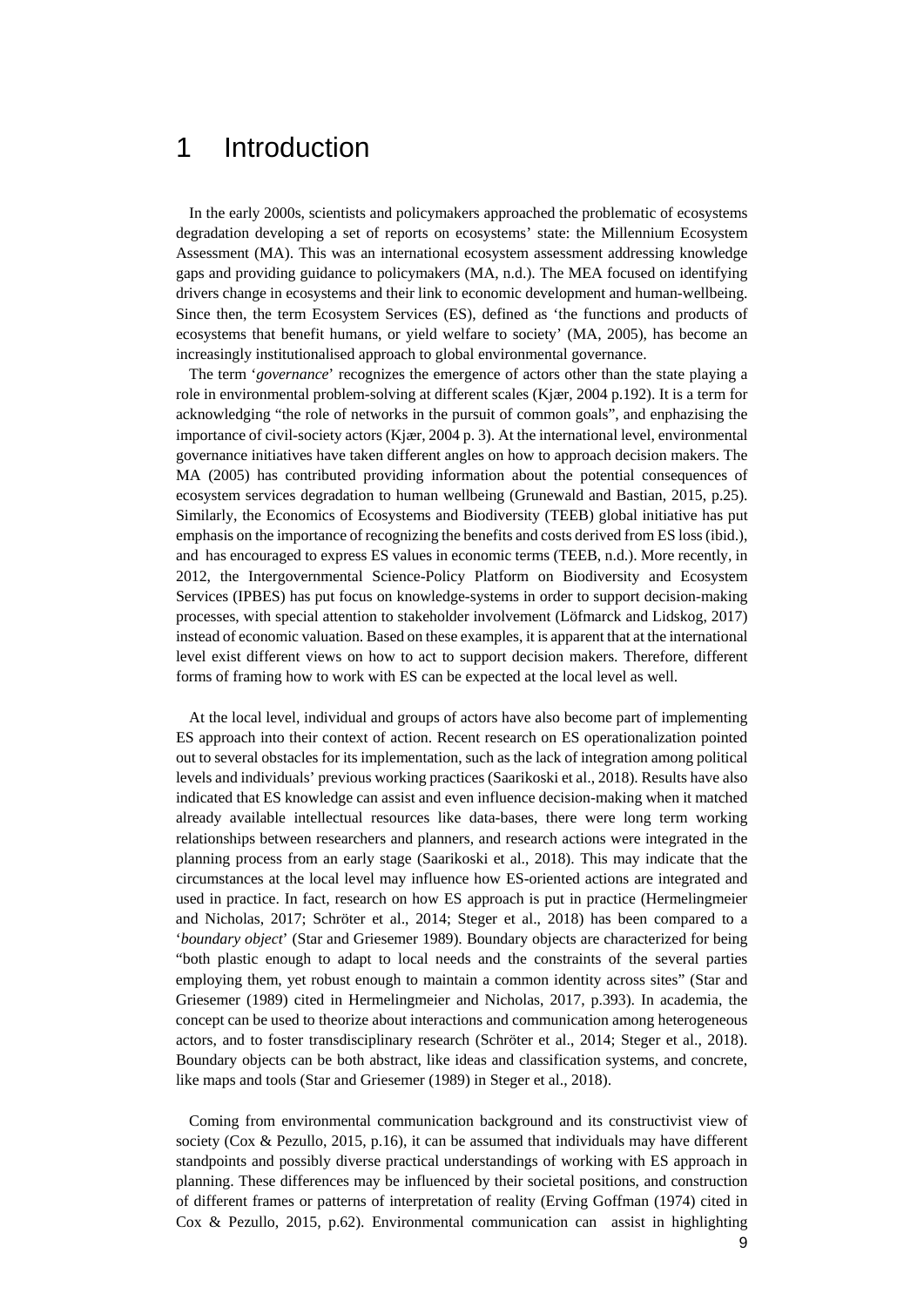understandings behind interpretations and actions. Taking into consideration that the concept of ES has been compared to work as a boundary object in practice (Hermelingmeier and Nicholas, 2017; Schröter et al., 2014; Steger et al., 2018), it becomes important to look at what identity and adaptations ES may develop in specific contexts. In order to explore this, a governance approach could assist in highlighting the role different actors play in putting ES approach into practice in particular working contexts.

### 1.1 Problem formulation and research questions

ES is a relatively new international conceptualization on how to integrate environmental, social and economic aspects for safe warding human wellbeing. It is the purpose of this study to investigate how the ES concept is being re-interpreted by different actors seeking to implement ES perspective into planning at the local scale.

ES approach may work like a global 'governance image', guiding actors in the decisionmaking processes. Images can be knowledge, goals, presuppositions and judgements (Kooiman et al., 2008). Governance images are ultimately translated into instruments and actions by societal actors. Individual actors involved in ES governance at the local level can presumably deal with diverse interests on land use management, other actors and practical realities. Exploring differences at the local level could provide relevant insights about how reinterpretation occurs, and how ES approach adaptations are translated into actions.

In practice, the conditions in which implementation actions are adapted to the context, and maintained, could represent distinct modes of governance (Primmer et al., 2015). Accordingly, investigating how different societal actors employ ES perspective in practice can assist to empirically explain the different implementation paths at the local level.

The aim of this study is to explore how different societal actors understand and operationalize the concept of ecosystem services from a governance perspective. In order to achieve this, I will focus on the rationales and arguments driving actors to take specific governing actions, as well as on the possible structures in place limiting or allowing actions in the actors' practical realities.

Based on the aim, there are three research questions to address in this study:

1) What are the rationales and arguments actors relate to specific actions and operationalization of ES?

2) What structures are in place that limit or allow specific actions?

3) What are the identity and adaptations ES take when different sociopolitical actors reinterpret the concept?

Results may contribute in rising awareness of the different ES governance modes, and the challenges practitioners may face when trying to adapt this approach into a specific context of action. In addition, results may point to diverse reinterpretations and differences in directions ES concept is taking in practice. For instance, results could indicate how different perspectives, individual and collective values are included and prioritized in the process. This could provide a better understanding of how socio-political actors balance interests and perceived values on ES in the local social context.

## 1.2 What are the ES concept implications for practice?

ES could introduce sustainable use of ecosystems and resources by becoming integrated in public policies, as well as in private decision-making (Grunewald and Bastian, 2015, p.146). However, ES can be interpreted differently depending on the context it is being used. Steger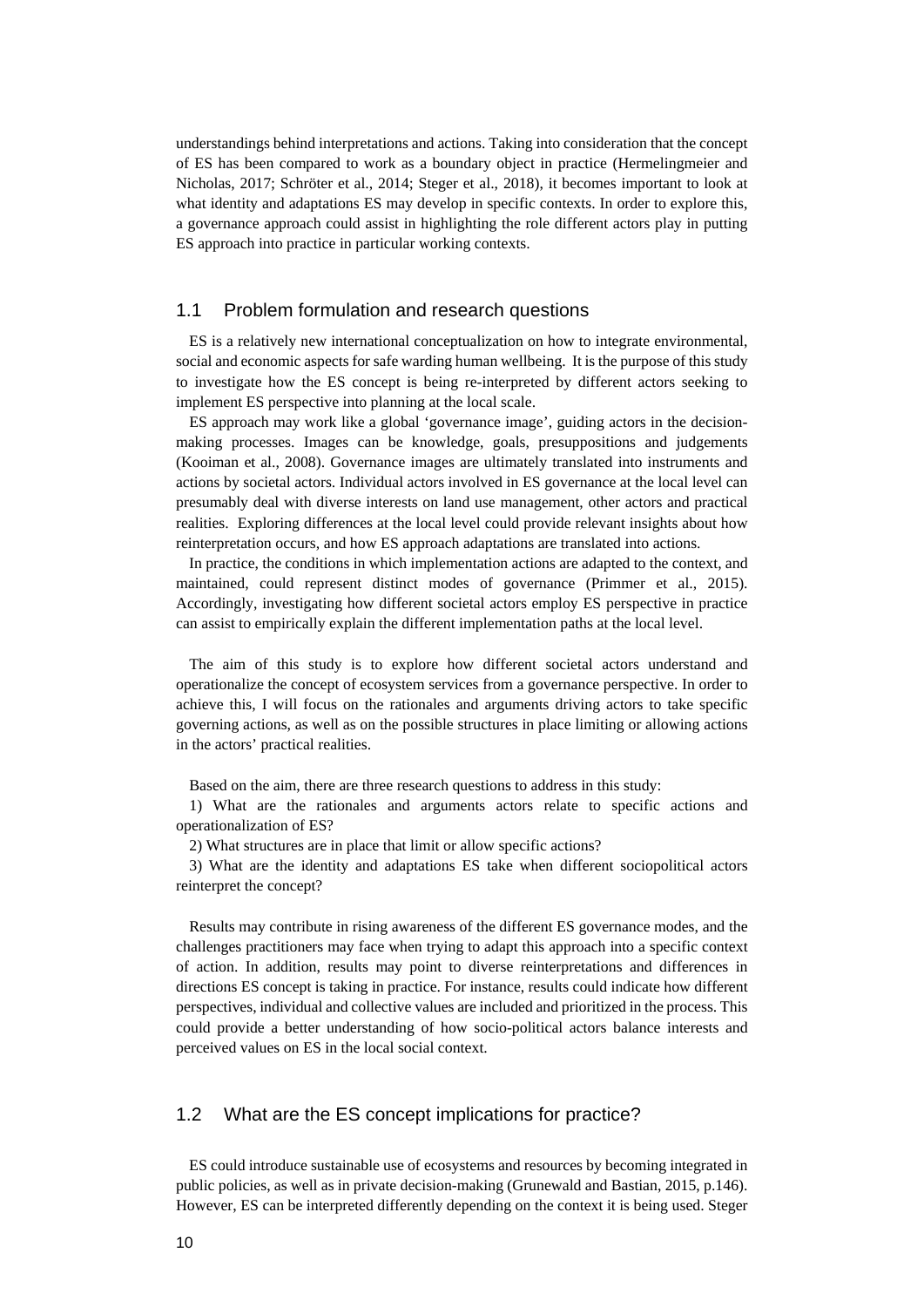et al. (2018) argue that ES may operate in practical settings as both tool and concept. It may be a tool when it is used in a particular way, such as in working practices, terms and technologies. Whilst, when working as an abstract concept, such as a type of boundary object, it may allow communication and cooperation (Steger et al., 2018).

While ES development and integration in the workplace occurs, classification and standardization processes also take place. This may make ES constrain its boundary object features, such as flexibility and facilitating communication (Steger et al., 2018). Additionally, the form in which the concept is designed can lead to difficulties in operationalization due to its mixed methods, varied disciplines and methodologically unresolved questions (Grunewald and Bastian, 2015, p.127; Jax et al., 2018). As an example, ES encompass supply, regulation and sociocultural ecosystem functions, yet they can differ in the form they deliver benefits to humans. These benefits can be direct, indirect and interrelated between the environment and humans (Grunewald and Bastian, 2015, p.127). In fact, research approaches may include interdisciplinary and transdisciplinary methods to adapt to the local context, where there is a greater social complexity (Keune et al., 2015).

At the same time, the way ES is oriented to 'usefulness of nature to people' involves studying the demand for services, which depends on the societal conditions (Grunewald and Bastian, 2015, p. 41). In this context, because there are alternative ES provided in exchange for others, balancing individuals' interests becomes part of the evaluation process (ibid., p.127). Some case studies have shown that there can be differences in how ES users, researchers and managers of protected areas prioritize ES (García-Llorente et al. (2016) cited in Jax et al., 2018). Therefore, depending on what actors are included in the process, results in an ES assessment may change. In fact, ES application could have detrimental effects on ES if it focuses on maximizing a single benefit, reflecting the interests and values of powerful actors, instead of fostering the values of multiple services (Schröter et al., 2014).

Thus, applying ES perspective into practice may entail challenges for practitioners in many forms. Consequently, operationalizing the concept of ES is related to governance because of the potential presence of a diverse range of actors, interests, academic disciplines and decision-making processes at different levels.

### 1.3 Background and key actors in ES governance

The term Ecosystem Services (ES) was introduced in the late 70s by Ehrlich and Ehrlich (1981). It was in the 90s, with authors such as Groot (1992), Daily (1997) and Costanza et. al. (1997), when the term was mainstreamed in the scientific literature (Grunewald and Bastian, 2015, p.14). ES can be generally understood as "the benefits an organic system creates through its function, including food resources, clean air or water, pollination, carbon sequestration, energy and nutrient cycling, among many others" (Robbins et al., 2014, p. 169). They can be classified int supporting services, provisioning services, regulation services and cultural services (MA (2005) cited in Grunewald and Bastian, 2015, p.3).

The relevance of ES related to governance started by the mid-1990s. International interest in applying the concept in policy grew because of its potential in highlighting linkages between ecosystem changes and the effects for human-wellbeing. It was in 2001, in connection with the United Nations system, when the Millennium Ecosystem Assessment (MA) was initiated. The assessment involved reviewing natural and social knowledge available. It aimed to improve decision-making providing information to be balanced with other economic and social concerns (MA, n.d.). Although there may exist limitations in distinguishing ES (Grunewald and Bastian, 2015 p.14), one well established definition precisely derived from the MA (2005) report. ES were defined as 'the functions and products of ecosystems that benefit humans, or yield welfare to society' (MA 2005). The ES concept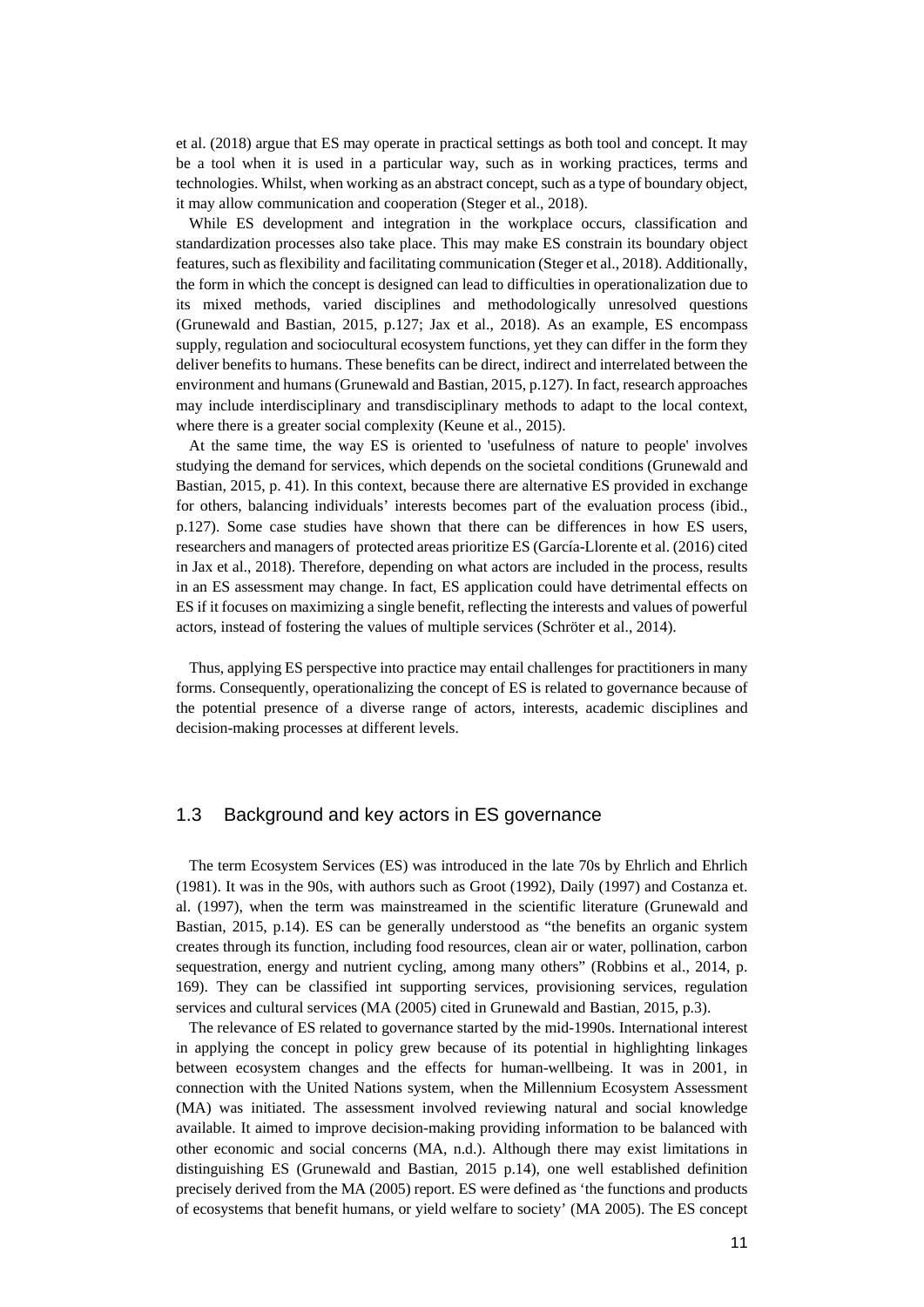attempts to integrate socio-economic elements with environment. One of its strong points is that in order to ensure sustainable land use, it takes into account ecological processes assumed to be free of charge into decisions (ibid., p.2). Among its practical characteristics are that it is an integrative, interdisciplinary and trandisciplinary concept, which links environmental and socio-economic elements seeking sustainable land use (Müller and Burkhard (2007) in Grunewald and Bastian, 2015, p.2).

At the international level, initiatives and projects aiming to 'operationalize' and apply ES concept at the national and local scales have emerged. One important actor in biodiversity governance is the Intergovernmental science-policy platform for ecosystem services (IPBES). IPBES aim is to assist decision-making by bringing science closer to policy. States members of the United Nations (UN), NGOs and other civil society groups are part of this intergovernmental body, established in 2012. IPBES develops assessments on the biodiversity and ecosystem services state. The last assessment has been released in 2019, reporting around 1 million animal and plant species are now threatened with extinction (IPBES, n.d.). One of this platform characteristics is how great importance is placed on stakeholder involvement for being able to integrate scientific and other forms of knowledge, such as traditional and indigenous knowledge (Löfmarck and Lidskog, 2017).

Within the European Union (EU), the ES concept has been included in at least six out of twelve EU policies, and details for its operationalization are either not given or left to choose by the member states (Bouwma et al., 2018). In addition, implementation of the concept has been promoted within the EU through the financiation of pilot projects targeting the operationalization of ES and ES mapping (Burkhard et al., 2018; Carmen et al., 2018; Saarikoski et al., 2018), such as OpenNESS (Operationalization of Natural Capital and Ecosystem Services) and ESMERALDA (Enhancing ecoSysteM sERvices mApping for poLicy and Decision mAking). However, the development of ES knowledge and resources promoted through a top-down approach can generate frictions at the local level, where more heterogeneity can be assumed.

### 1.4 The ecosystem services approach and its criticism

The ecosystem services approach has faced both enthusiasm and criticism for its application. Several authors have reviewed what arguments are used for and against ES approach (Schröter et al., 2014), and three arguments related to decision-making in governance are shortly introduced in this section.

Academic authors have criticized the ambiguity around the definitions and classifications of ES. Arguments used against were issues such as that it has being used inconsistently to refer to functions, contribution to human well-being or economic benefits (Nahlik et al. (2012) cited in Schröter et al., 2014). In terms of the implications this ES 'vagueness' in its definition may have for decision-makers and biodiversity governance, Hysing and Lidskog (2018) pointed out that different meanings can be attached to ES by an organization in order to advance their values and beliefs.

Similarly, ES has been problematized for having an anthropocentric framing, which encompasses instrumental or utilitarian values of nature with direct benefits to humans. Thus it can be excluding intrinsic values, linked to appreciation of something for its mere existence (Grunewald and Bastian, 2015, p.26, 78; Schröter et al., 2014). However, it is argued that cultural ES may show overlaps between intrinsic values and anthropocentric ones, such as in the case of landscape aesthetics (Schröter et al., 2014). As human values are now used for conservation whilst before it was dominated by intrinsic values of nature, a human-centered framing may have implications for practice. For instance, according to recent research on personal and collective values, decision-makers in Europe whose "personal perspective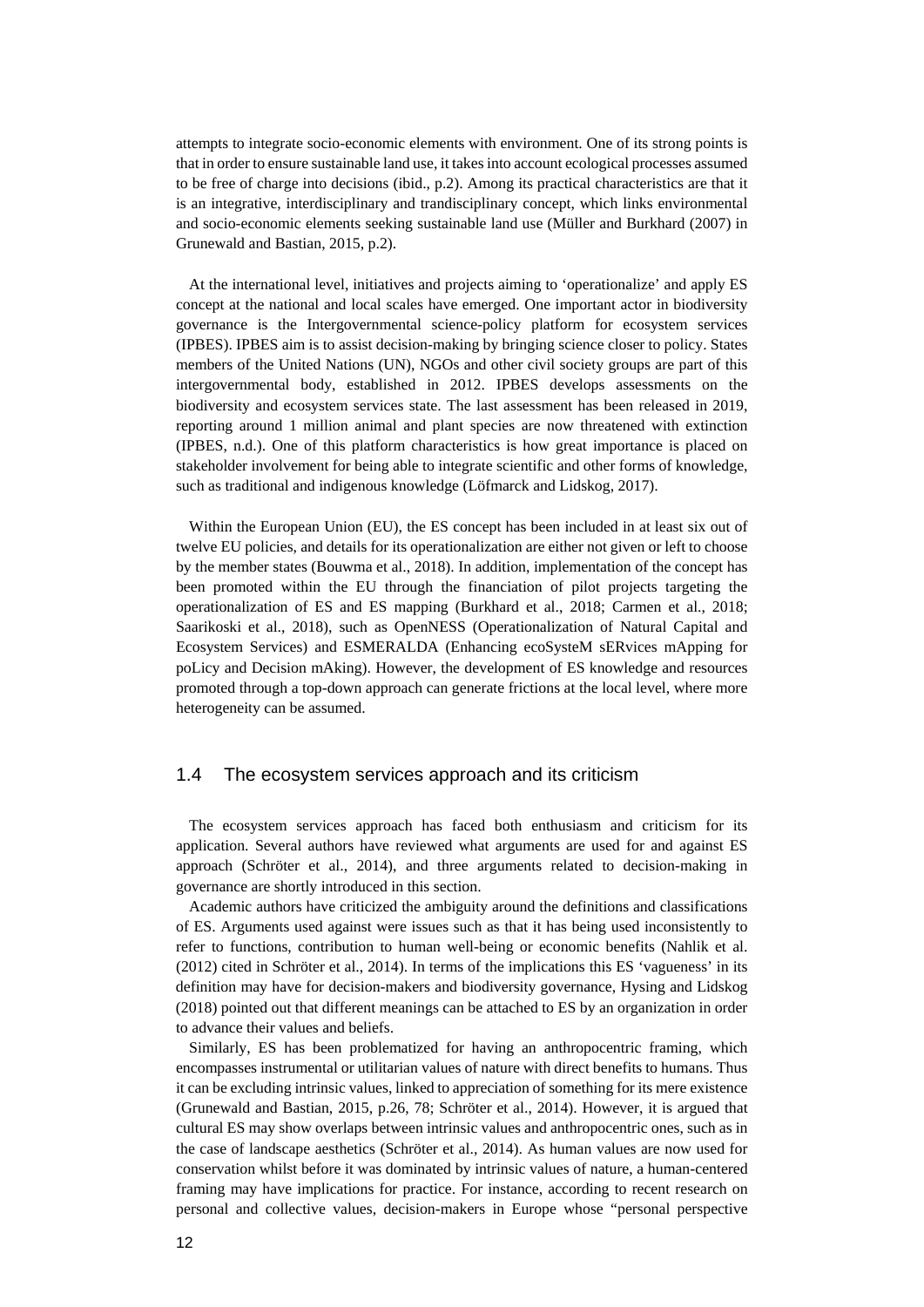highlighted general conservation or intrinsic arguments, perceived the collective decisionmaking to rest on a utilitarian perspective" and experienced dissonance or conflict as a consequence (Primmer et al., 2017).

Another controversial aspect in ES governance is the economic valuation. It is seen as opening the door for commodification or trading with nature (Schröter et al., 2014). Some authors argue that valuation of ES, which do not necessarily need to be expressed monetary terms, can lead to informed decisions. Therefore, when ES valuation is done in monetary values, these are considered additional arguments to decision-making (De Groot et al. (2012), cited in Schröter et al., 2014). Contrarily to this view, Gómez-Baggethun et al. (2010) argues that monetary valuations are a step forward to nature commodification in markets, and able to shift communities towards individualistic behaviours (Vatn (2005) cited in Gómez-Baggethun et al. 2010). In addition, Gómez-Baggethun et al. (2010) explains scientist using economic terminology because of failing to influence decision-making with traditional conservation arguments whilst ES language reflects dominant political and economic views.

In addition, concerns can also relate to that ES being included in policies may displace or not be coherent with other agendas (Bouwma et al., 2018). However, these concerns may be linked to the preferences of different stakeholders on biodiversity governance, and the roles of the state, market, and civil society (Hysing and Lidskog, 2018). Therefore, exploring stakeholders' preferences and interpretations on what ES mean in practical terms may assist in understanding the cause of its controversy (ibid.).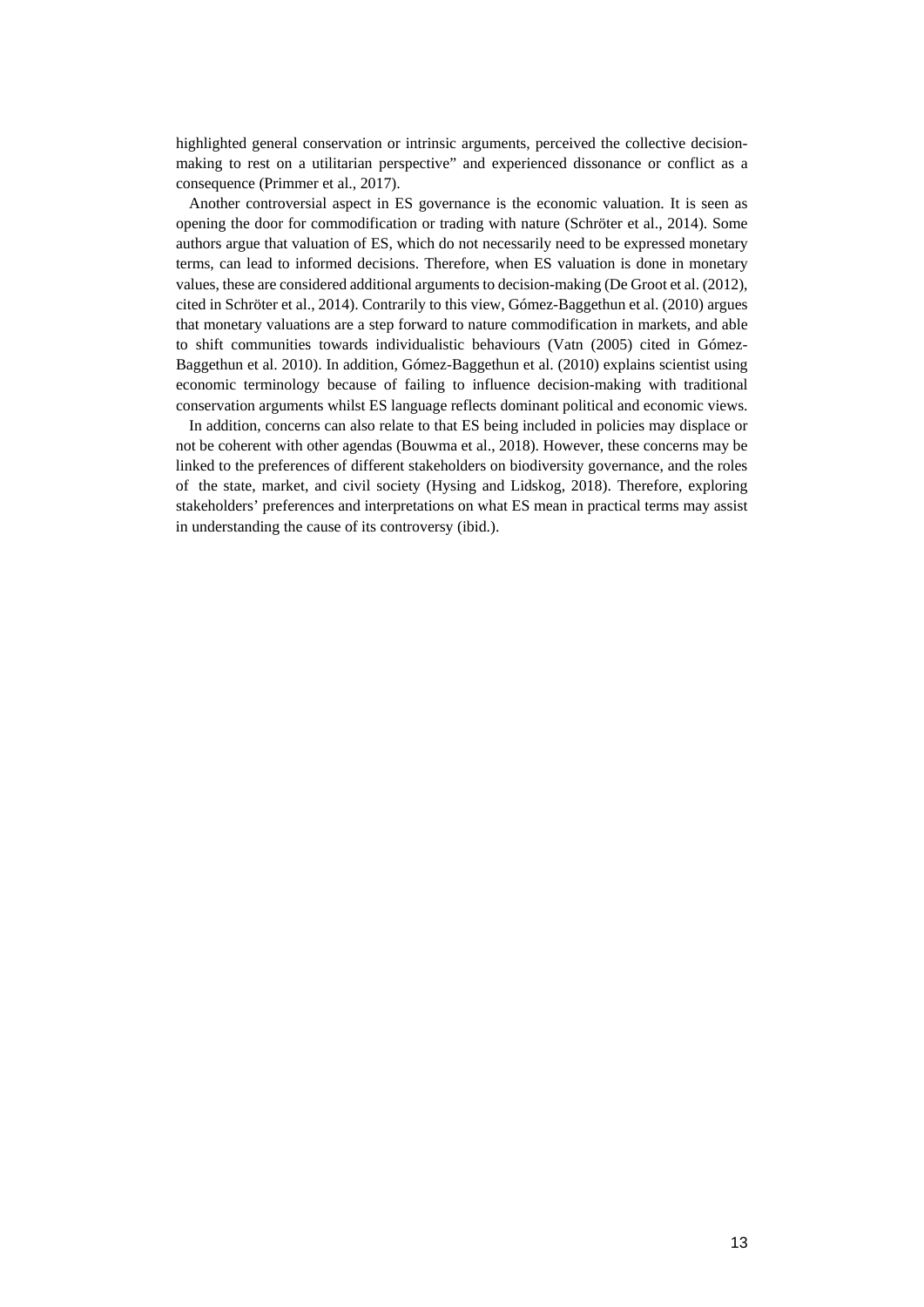## 2 Theoretical Framework

### 2.1 Governance and Ecosystem Services

Governance is a term which etymologically refers to "piloting, rule-making or steering", and it is used to refer to "something more than government" involving non-state actors and networks (Kjær, 2004 p.1-7). The interactive perspective on governance is based on the assumption that governance are responses to societal problems in a combination of governing efforts. This includes all kinds of arrangements between public and private entities (Kooiman et al., 2008). Actors can be "any social unit possessing agency or power of action", such as individuals, firms and international bodies (ibid.). Besides, a key element of this approach is the assumption of constant change, which leads to understanding interactions among societal actors as opportunities for finding context-sensitive solutions to problems (ibid.)

Therefore, different sociopolitical actors and individuals are part of governance of ecosystem services (ES) in their capacity to act and interact with other actors. Kooiman et al.(2008) considers that when an activity is intentional, there are three elements present: images, instruments and action. Knowledge, goals, presuppositions and judgements are examples of '*governance images*' guiding actors in the decision-making processes. Instruments are the means through which actors act, which have been chosen and designed for the action's aim. Frameworks may include "culture, law, agreements, material and technical possibilities" (Kooiman et al., 2008). However, the structuration theory describes actors' actions as both being able to change and being influenced by frameworks, which are also called '*structures*' limiting or fostering actions' potential (Giddens (1984) cited in Kooiman et al., 2008). Because actions partly depend on the understanding and position of the observer (Kooiman et al., 2008), it is important to investigate in detail how different actors re-interpret ES as a governing image. Similarly, there may be '*structuration processes*' reinforcing how the practice of including ES in planning is framed in a particular social context, and which actions are enabled or surppressed on the ground to balance economic, social and environmental interests.

Consequently, investigating what are the individuals' experiences and understandings may highlight social aspects to be aware about ES implementation at the local level. In fact, under the assumption that ES concept can take different forms when operated, such as a '*boundary object*' (Star and Griesemer 1989), participants of its operationalization may influence how it is re-interpreted and adapted to particular social contexts. Consequently, empirically investigating how actors work with ES in any form could explain what interpretations and actions are part of ES governance at the local level.



*Figure 1. Ecosystem services governance*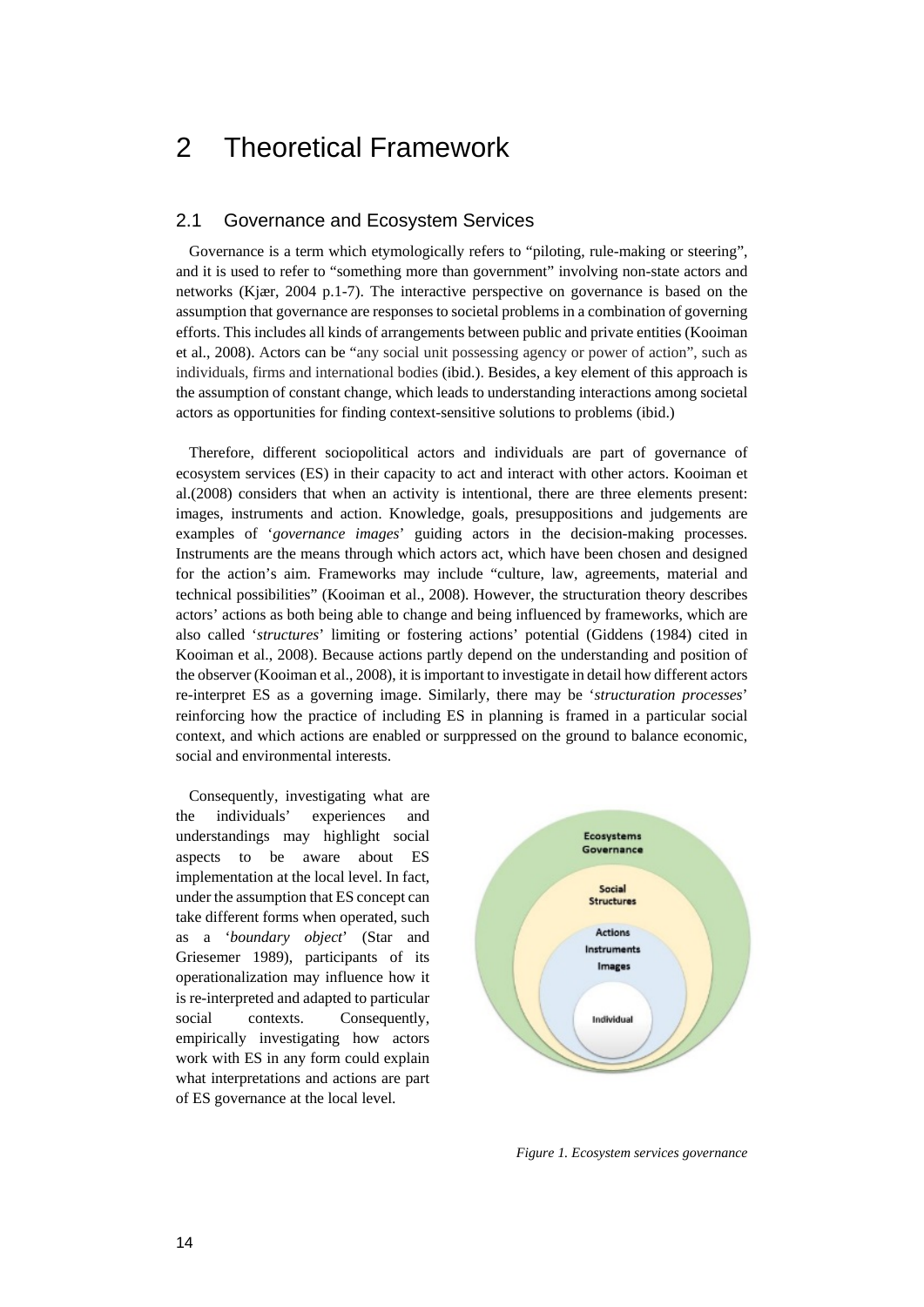## 2.2 What governance modes are operationalizing ecosystem services?

The conditions in wich ecosystem services' arguments are evaluated by individual actors and organizations can constitute the "implementation mechanisms that represent distinct modes of governance" (Primmer et al., 2015). Primmer et al. (2015) is a review of empirical analyses. They developed a theoretical framework taking into account people and organizations making decisions, and in particular, the different arguments used when implementing policies. The importance of this angle to governing ES and implementing biodiversity policy is to better understand what arguments filter into decisions. For instance, how economic arguments, involvement of those affected, and other value arguments are part of decision making (ibid). Similarly, ES knowledge is expected to be integrated in different decision-making levels.Therefore, this framework focuses on aspects such as the actors involved in the implementation, knowledge users and producers, and communication across levels (ibid).



*Figure 2: Implementation paths to governance modes*

Primmer et al. (2015) analytical framework assists in identifying implementation paths, which may fall within different governance modes.

This framework acknowledges that governance modes can work in parallel, impliying that several modes may be detected in a policy implementation process. Accordingly, the framework is designed to deal with complexity, and to direct attention towards specific aspects differenciating governance modes. Thus, its application can explain the form of how ES are governed, and assist in explaining why these differences exist.

The four governance modes function as analytical lenses to highlight governance aspects from different angles:

**Hierarchical governance** put emphasis on how political commitments at the international level are implemented at lower levels. Contrary to interactive governance (Kooiman et al., 2008), this hierarchical governance mode does not express in policies and laws. Instead, it uses science-based knowledge to inform about ES management actions. In fact, hierarchical governance modes can produce effects on ES through the three other governance modes. Taking a hierarchica analytical perspective, issues at focus are how a political initiative is reshaped or re-defined by actors involved in the implementation process through strategic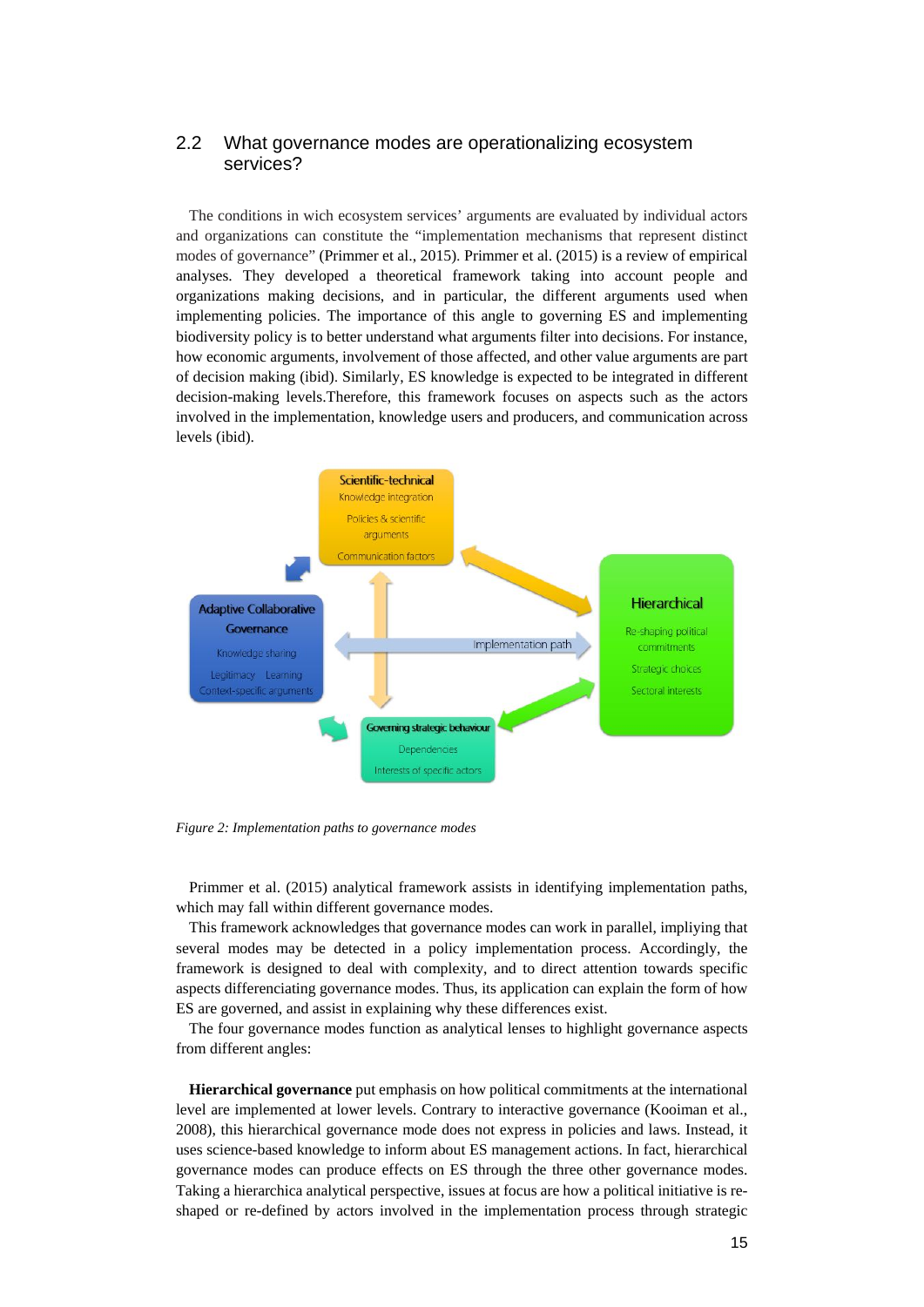choices (Morris (2011) cited in Primmer et al., 2015). This can assist in understanding how agreements are implemented into practical actions. Thus, it acknowledges that different interests can appear at the lower levels, shaping in what ES implementation materializes. Additionally, because knowledge is created, attention is payed to how arguments, level of ambition (Kanowski et al. (2011) cited in Primmer et al., 2015), and sectoral interests may influence actors' interpretations (Dekker et al. (2007) cited in Primmer et al., 2015).

**Scientific-technical governance** is centered on practical aspects in work dynamics and communication in the process of "construction of knowledge and support systems" for effectively meeting policy goals (Primmer et al., 2015, p.161). It can be used to examine how new arguments emerge at the local level, where existing practices may interfere with the integration of new knowledge (ibid.). This can allow to highlight what actors may experience to be hindering or enabling ES to fit into their working context. Problems can be related to knowledge and resources availability unmatching the implementation process for meeting policy goals at the local context (Mendes (2006) cited in Primmer et al., 2015) and professional and communication factors shaping governance (Primmer et al., 2015 p.161). Taking this perspective is relevant for this study because it could help to discover what obstructs or facilitates working practically with ES in the practitioners' experience, which could point to mismatches between political goals and practical realities.

**Adaptive Collaborative Governance** is used to target on social aspects surrounding decisions, such as actors exchanging views during the implementation process, stakeholder participation and arguments linked to the local context. It is generally presented as a 'bottomup' governance, carrying out practices such as inclusive stakeholder participation, integration of knowledge and direct interactions. Knowledge accumulation and sharing are some of its key elements, and these are considered to affect positively to ecological outcomes (Reed (2008); Williams (2011) cited in Primmer et al., 2015). However, this governance mode is not exclusively focused on conservation outcomes. Rather, it focuses on the connection between ecosystem services and people. Thus, one of its core goals is to find a sustainable and context-sensitive governance to overcome conflicts.

**Governing strategic behaviour** can be used to identify interests and dependencies which sectors implementing policies may have. This assumes that, even in cases when operationalization may be straightforward, the way in which natural resource dependent sectors choose to implement policy-driven actions could influence the implementation process (Primmer et al., 2015, p.162). In this governance mode, actors' positions are the focus of analysis, investigating the possibility of experiencing economic losses because of biodiversity policies as well as how they can shape the discourse around policy implementation (ibid.). Decision-making processes and policy implementation may occur in different stages, decision levels and societal contexts. Therefore, governing strategic behaviour focusing on how actors perceive policies as opportunities or challenges can be a way of doing research on this governance mode (Oliver (1991) cited in Primmer et al., 2015).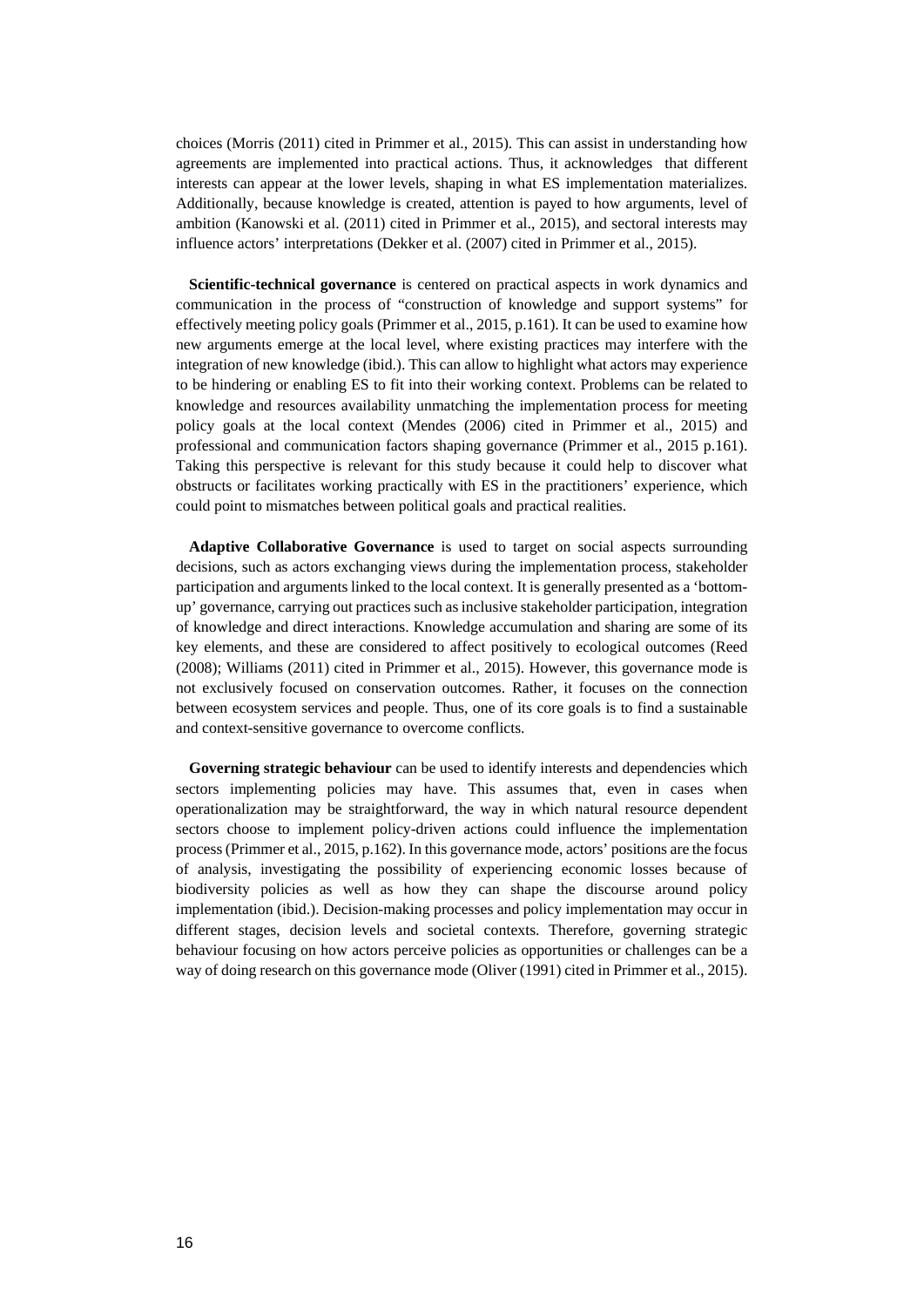## 3 Research Design

Environmental communication originates from a constructivist view. In social research, a constructivist perspective is based on the idea that individuals' understandings of the world are created through experiences and interactions with other persons (Creswell, 2014, p.37). A constructivist approach would argue that there can be different understandings of how ES approach could be operationalized, and these could be studied through individuals' views and experiences.This particular perspective can help in understanding meanings behind interpretations and actions.

### 3.1 Actors selection

Individuals' experiences and social context are the source of meanings they orientate when working with ES in practice. Therefore, I decided on interviewing individuals from three differentiated groups of sociopolitical actors: consultants, conservation NGOs and municipalities. This approach to data collection aimed to reach a high degree of differences in responses.

The interviewees selection was done based on the organizations where interviewees were working at, as well as their familiarity with ES. I used snowballing sampling method, or person to person connections, to select the interviewees because of the limited number of practitioner working with this concept. This method resulted in positive responses to interview invitations, whereas contacting of potential interviewees through web-based research did not.

The two lines of sampling were, first through an interviewee working in a municipality in Sweden, who provided contacts to two consultants of the same company based in two different locations. Second, a person working for an international NGO focused on conservation facilitated the contact of a fifth interviewee working in a collaboration centre of UNEP.

### 3.2 Interview design and questionnaire

Regarding the methods used for data collection, the process involved semi-structured interviews with different sociopolitical actors. The interview questionnaire contained openended questions, allowing interviewees to reflect and provide personal answers (Crang & Cook, 2007). The questionnaire sought to illustrate different actions and framings related to working with ES within the actors' organizations (Apendix 1). In February, one pilot interview was done to understand how ES were operated in academia and test the interview questionnaire.

The questionnaire had two sections (Apendix 1). First, questions were directed towards the interviewees' understanding of ES concept and use. This section sought to know the purpose of using this approach in the interviewees' eyes, and the experiences in which they had worked with ES individually and with others. The second section sought to inquire about working practices. Thus, questions were about methodologies used to assess ES, challenges, interactions with other actors and reasoning behind decisions.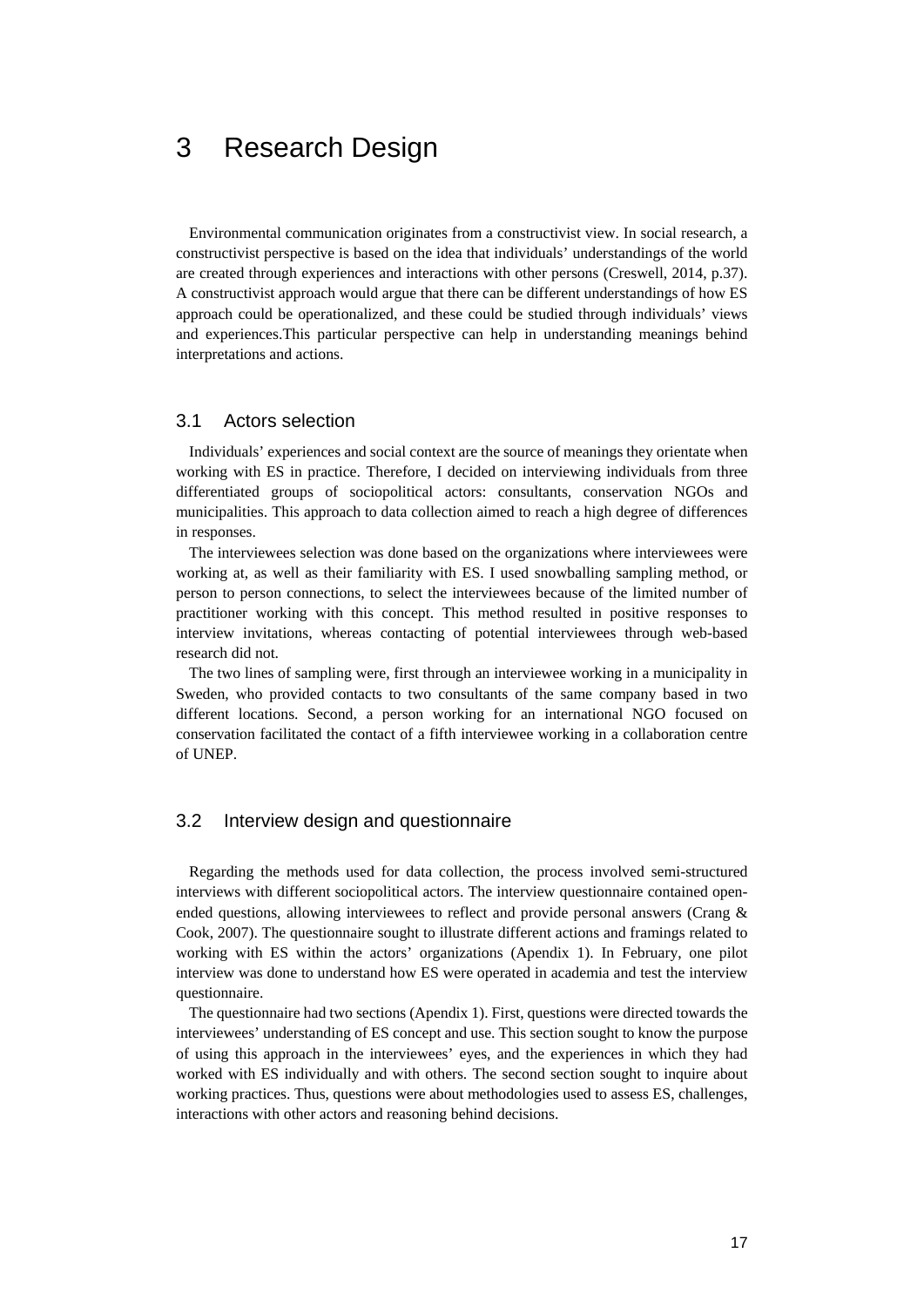#### 3.3 Interview process

Some of the questions were formulated differently during the interview process to match experiences interviewees touched upon. Primmer's (2015) theoretical framework on governance modes was used to further inquire in the interviewees' argumentations and actions.

A total of five interviewees participated in this study. Two interviews were conducted face to face, and three over Skype. Interviews lasted between 40 min and 1 hour, and were recorded and transcribed. Interviewees explained their experiences working with ES in a very open way, generally using as a starting point projects where they have been actively involved. It was not until they had introduced details on how they worked with ES when I steered the conversation to explore reasonings in their arguments and specific ES assessesment areas, such as cultural services, economic valuation and decision-making.

### 3.4 Interview analysis

As a first step, interviews were codded in the order they were carried out (Table 1). Governing modes in Primmer et al. (2015) were used to analyze empirical data obtained from the interviews to practitiones. The description and characteristics of different modes of governance were obtained from reviewing Primmer's et. al (2015) framework. Distinctive characteristics were used as a guide for creating a set of codes (Appendix 2), and codes were matched with parts of the interview' extracts showing similarities a governance mode. Following this, several extracted quotes from the interview material were used to exemplify individuals' responses providing answers to the research questions.

|  |  | Table 1. Interviewees' code number, organization and role |
|--|--|-----------------------------------------------------------|
|--|--|-----------------------------------------------------------|

|                | Local Authority, Municipality         | Project leader, Environmental Specialist       |
|----------------|---------------------------------------|------------------------------------------------|
| I <sub>2</sub> | Consultancy                           | Environmental Consultant, Tool developer       |
| <b>I3</b>      | Consultancy                           | Risk Management and Environmental Engineer     |
| <b>I4</b>      | <b>International Conservation NGO</b> | Ecosystem Services Officer                     |
| I5             | Collaboration centre of UNEP          | <b>Ecosystem Assessment and Policy Support</b> |

This study used Primmer's et. al (2015) framework for identifiying '*Hirearchical governance*' modes in the analysis, focusing on empirical material obtained from interviews. Thus, policy documents were not analysed as it was suggested for this governance mode. Only the ecosystem management plans and strategies elaborated by the municipality were reviewed previous to the interview process. Primmer's et. al (2015) suggest that '*Scientifictechnical governance*' and '*Adaptive collaborative governance'* analaysis can rely on multiple methods. '*Scientific-technical governance*' analysis could apply qualitative methods, such as guidelines reviews, interviews and focus-groups. '*Adaptive collaborative governance'* would use other qualitative methodologies, such as analysis of participatory processes. For '*Governing strategic behaviour*' analyses, it can be used multiple data sources for the analysis, such as interviews, while keeping focus on dependencies or conflict of interests.

Different governing modes were partially detected due to the methodologies interviewees expressed to use in their work. For instance, individuals'responses were codded within '*Hirearchical governance*' modes when they referred to legislation and top-down decisions affecting practices in local contexts; '*Scientific-technical governance'* modes were identified when interviewees pointed at professional, communication factors, and scientific knowledge support for decissions. Actions such as direct interactions with actors at different levels and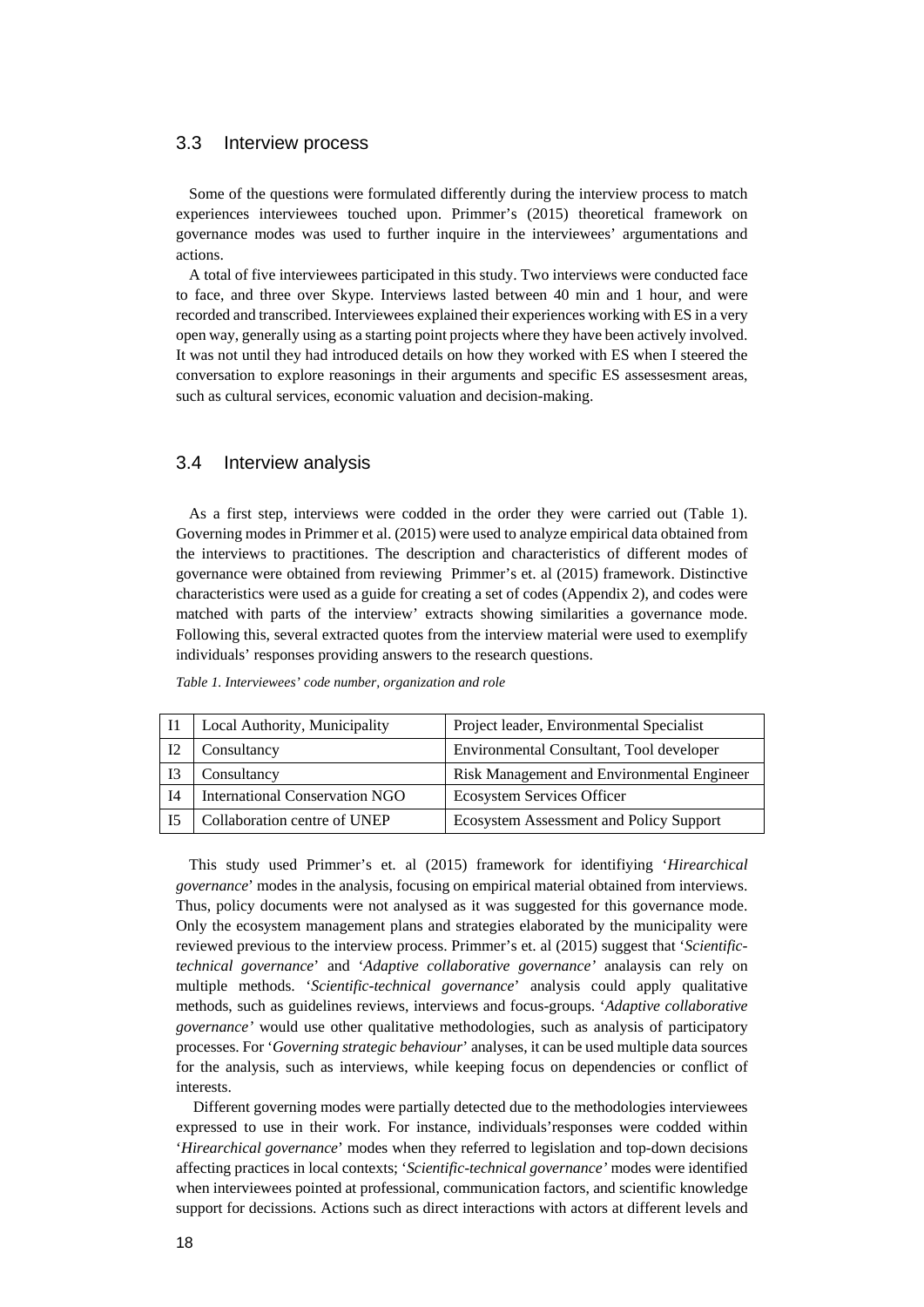participation of communities were considered part of '*Adaptive collaborative governance'* modes. In this mode, knowledge derives from the local users, whereas in other modes knowledge can originate from other sources. Different communication purposes towards other actors were considered in the analysis as part of '*Governing strategic behaviour'* modes. This was particularly the case when interest of specific actors were mentioned.

## 3.5 Limitations

The study design involved contacting actors who are participants in governance of ecosystem services at the local level. Actors from different sectors were preferred because of the interest in finding differences and similarities in actions at the operantional level.

Selecting actors in different socio-political positions and countries may have enriched the material with diverse experiences, practices and arguments on ES governance. Nevertheless, these results can only be applied to the resposnes given by five interviewees. Because of this reason, organizations where interviewees work were anonymized. Similarly, the limited number of respondents can also affect the ability to use conclusions in a more general level.

Therefore, even though it is possible to draw a picture of ES governance from the material and distinguish different implementation paths in the individuals' responses, results cannot be seen as representative of a sector or an organization.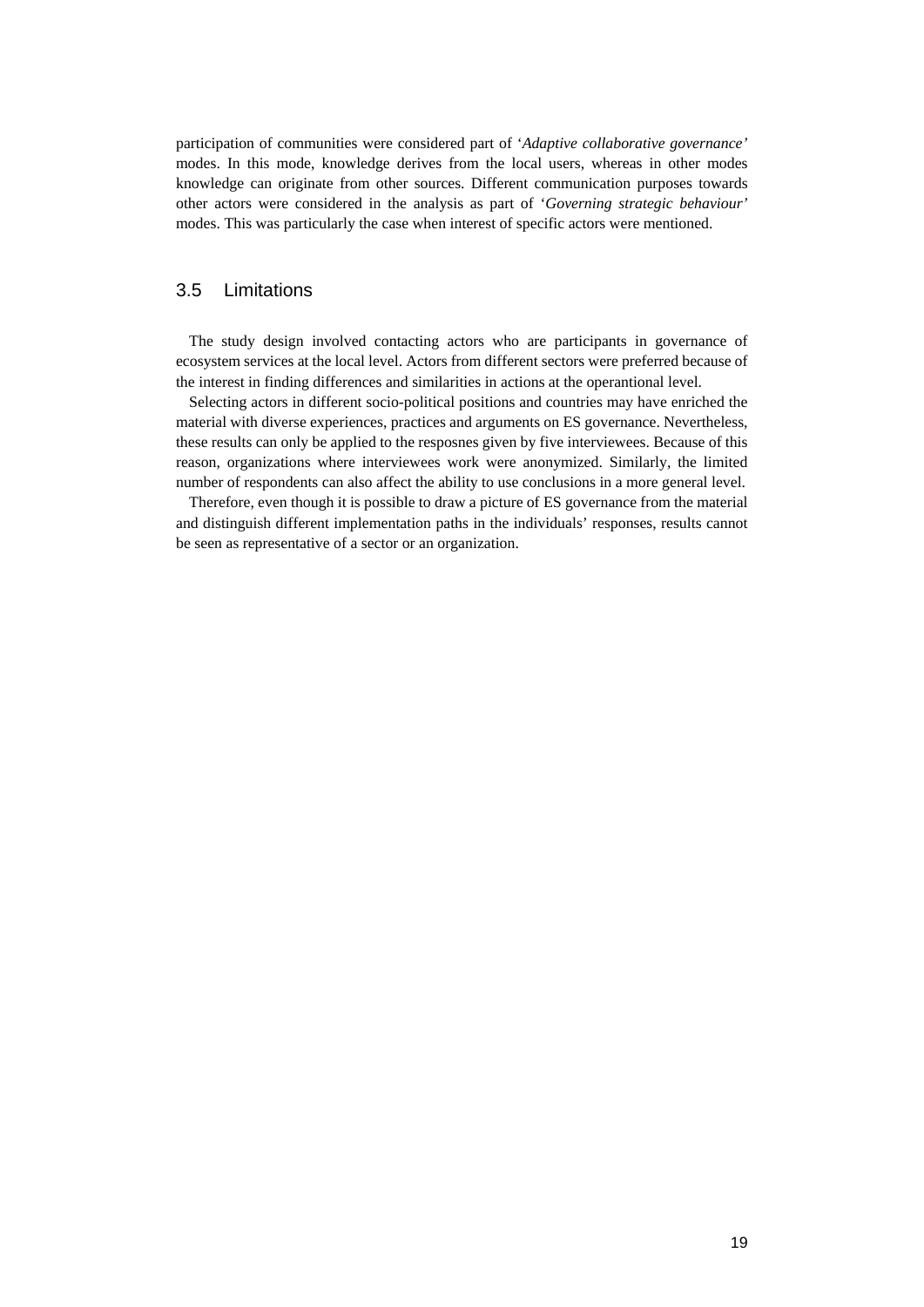## 4 Results

## 4.1 What are the adaptations ES take when different sociopolitical actors reinterpret it?

#### *4.1.1 Operationationalization of ES within the municipality*

In Sweden, the government is committed to integrate ecosystem services (ES) in their planning as part of the environmental policy in line with EU. Integrating ES is expected to support decision making, and to promote knowledge and learning about tradeoffs between societal goals (Hysing and Lidskog, 2018). Valuation of ES in monetary terms is not encouraged for taking complex decisions (ibid.).

The following section will cover the responses and results from one interview conducted to the project leader working with ES in a municipality in Sweden. The municipality's actions regarding the implementation of ES in their planning responded mainly to 'scientifictechnical' and 'hierarchical' governance modes. However, results show that it is in the interaction with other actors, such as building companies, when 'governing strategic behaviour' governance modes may take place.

#### *Rationales and arguments in the municipality*

The municipality was clearly goal-oriented, working on action plans and strategies containing concrete steps to meet its targets. The creation of ES plans by the municipality was identified as a '*scientific-technical*' mode. It was found that actions were focusing on the construction of knowledge about local ES and that they established measurable objectives. When responding about drivers of their initiatives, it could be assumed that the municipality team took the lead in designing how they could include ES-oriented actions. When asked about examples, actions planned were information projects to the inhabitants targeting biodiversity:

"*How they (inhabitants) can manage their gardens to make them more diverse. Or uncultivated land, that can be managed by the municipality in different ways contributing to ES for pollinators*" (I1).

Other actions planned were organizing a workshop to gather ideas, inviting environmental planners, managers, people working more in a practical way like in planning for the management on the field. When asked about participation of the general public in meetings, the interviewee explained that

"*In this stage, it is no contact with the public. Maybe later, depending on which types of actions we have to take to move it forward* " (I1)

The municipality's ES mapping included some on-site interviews and ES were not economically valued. Environmental consultants contributed to the mapping process, and it resulted in the creation of knowledge in the form of ES maps and strategies. Additionally, the municipality's team set what the interviewee described as "ambitious targets" within the municipality boundaries. However, it must be noted that questions regarding how the municipality and consultants agreed upon ES plans' design remain unknown. The reason for this is that the interviewee expressed that she did not lead the ES project at the time.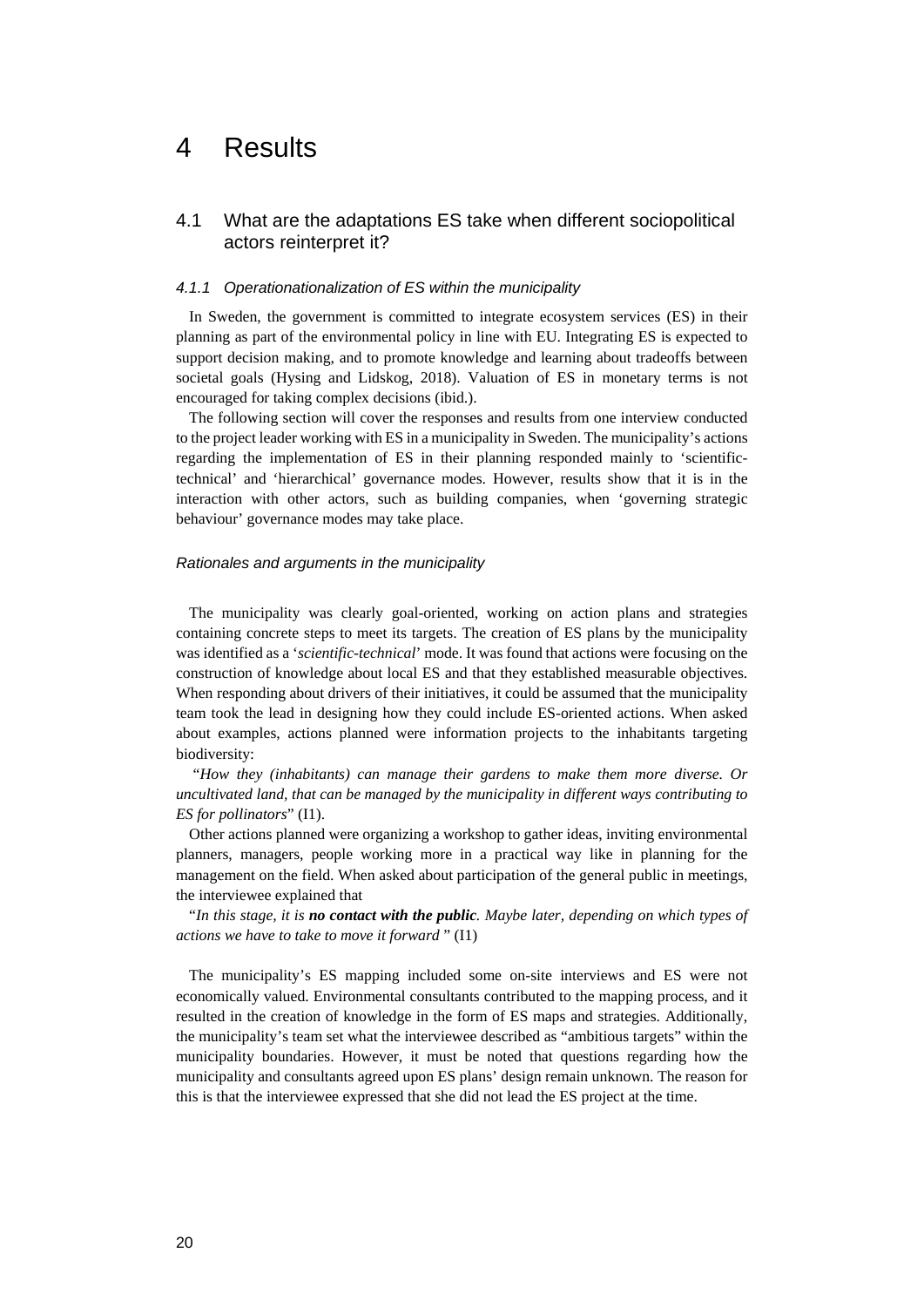#### *Structural factors limiting or allowing the municipality's actions*

In terms of what influenced the municipality to take the initiative of including ES in their planning, the interviewee pointed out to trends in legislation:

"*ES started to have a bigger role in the legislation, not maybe the legislation that it was then, but the legislation which was coming*" (I1)

Primmer et al. (2015) suggest that '*Hierarchical governance*' modes can imply '*obstacles*' when implementing agreed decisions and initiatives in a top-down approach. When asked about what improvements could be done, the interviewee referred to challenges linked adapting available ES knowledge to the municipality's context. The following interview extracts illustrate two, such as using an ES list to start designing ES plans and team-work confusion about the suitability of the methods:

"*We just had this list (of ES). This is not something we've made up, this is something bigger (...) I think maybe some of the mappings were not necessary to do… like genetic resources doesn't say so much, it doesn't help us…*" (I1)

"*They (team) did not see this result (ES mapping and strategies) in the beginning, like… how is this going to be a survey, what is this going to show, I don't know strategies, what do you mean…*" (I1)

Similarly, the municipality interviewee mentioned structural constraints working towards their goals, such as when discussing the detail urban planning. According to the municipality' pre-set targets, there were ES shortcomings of green areas. They used inhabitants' distance to green areas and green areas size to measure how they could amend ES shortcomings. In order to amend shortcomings of ES delivered by green areas, the interviewee expressed that

*"It has to be in the project, it can't really go outside and make new parks where there are no projects, because you need money"* (I1).

According to the interviewee, the municipality' advancement on ES goals indirectly rely on projects, negotiations and agreements with other actors, such as building companies. In these negotiations, '*Governing strategic behaviours'* governance modes may occur when ES goals depend on the agreements reached with building companies' projects. This situation can explain, perhaps, how sectoral interests could influence the municipality' ES implementation. To exemplify this I will refer to when the interviewee recalled negotiations with building companies concerning new construction projects. During these conversations the municipality's ES goals were the standards they aimed to achieve. However, according to the practitioner's view and experience, the ownership nature of the land had an impact on their expectations:

"*If the municipality owns the land itself, then we have a lot to say in what we want, and what we have to do. But many times we don't own the land (breaths), and then we don't have as much to say, so then it is more like argumenting for the cause."* (I1)

When asked about if the building company needed their agreement, the interviewee referred to that the municipality was backed by "Planmonopolet". This meant that the municipality has a monopoly in planning. Thus, a building company requires the municipality's approval to any new construction and the municipality needs new projects to finance neded green areas within those projects.

It is precisely on the dependencies between both actors where the municipality has space to argue for ES goals. However, as exemplified above, the expectations about negotiation outcomes that actors may have also played a role in how ES policies could be implemented.

#### *4.1.2 Consultants' actions towards ES operationalization*

Consultants attend needs from both public sector and private clients. This section illustrates how two consultants are working with ES assignments and how they experience interactions with their clients, such as municipalities and building companies. Both consultants worked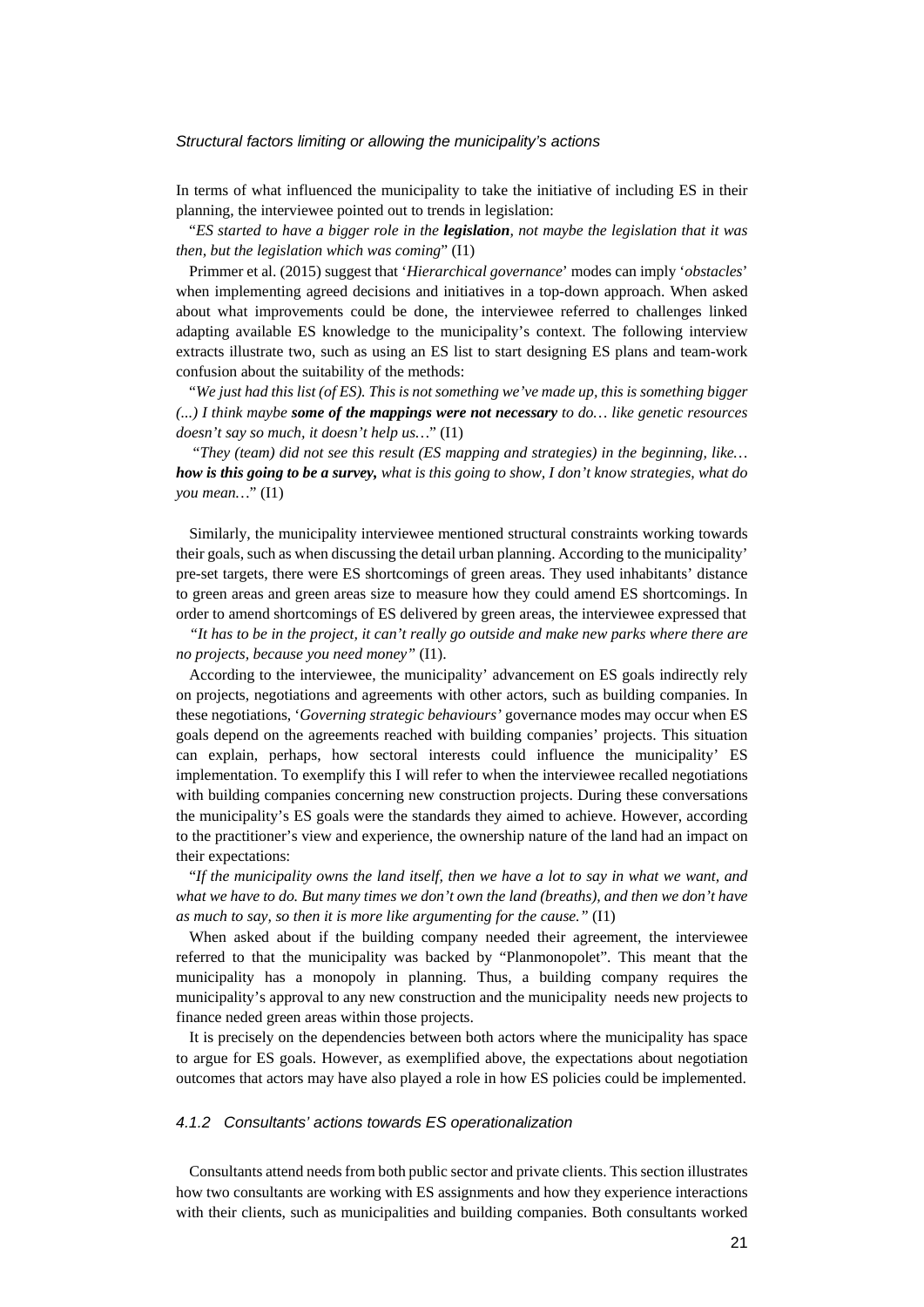at Sweco, one worked on tool development for ES assessments in detail planning (I2), whereas the other worked with ES assessments of projects (I3). Both interviewees appeared to match '*scientific-technical*' governance modes, especially when bearing in mind responses about challenges related to knowledge, resources and professional communication factors.

#### *Rationales and arguments in consultants' actions*

Both consultants considered that ES concept could work as a tool for explanation or communication with people not primarily interested in nature, such as showing the values nature has in cost-benefit assessments. Consultants saw themselves able to help municipalities and building companies to implement ES and sustainability strategies in their projects.

In small-scale detail planning, ES assessments were understood by one of the consultants as a way to measure both positive and negative impacts the company had on the environment:

"…o*r to implement new ES that are not present at all… I mean some of the land they (building company) use can be a car parking, so… there's nothing there, which means they can do a 100% better…*" (I2)

According to I2, these results would filter into the company for decision-making. However, one of the consultant interviewees experienced differences in the impact her work could make depending on the stage she was included in ES assessments projects:

"*In some of the other projects I have been involved too late in the process, so it was more showing these are the values and thisis how you will affect them. But I didn't have any chance to change the plans*." (I3)

These two ways of viewing how ES can be operationalized imply differences in the position actors have in the decision-making chain. Whereas the first may design tools to assess pre-determined areas within building companies' plans, the second may be able to influence choices, alternatives and decisions more directly. Additionally, I3 points out that ES-oriented projects and actions partly depend on the municipality's interest:

"*I feel like right now I have a project where I think we can help them (municipality) to make the decision by showing the ES. But it is because the municipality actually did see the need and asked for an ES-assessment in this case.*" (I3)

Similarly, I2 expressed depending on the building company to implement initiatives. As an example, when I2 was asked about other methods used in ES assessments closer to '*Adaptative collaborative governance'* modes, such as participation of ES users, the interviewee referred to it was not part of 'their normal process'

"*We have talked about public participation in the planning process and if that would be possible... I mean, they are building for kids, is it possible for them to impact the planning of the actual schools and playgrounds? So I think they are thinking about it, but as for now, I don't think that's part of their normal process… yeah*." (I2)

These results may indicate that implementing ES approach in projects involve both consultants and clients in the process. Therefore, they need to be both willing and aware of changes in actions needed to adopt an ES perspective in their planning.

#### *Structural factors limiting or allowing limiting or allowing consultants' actions*

One interviewee recently incorporated to the consultancy pointed out to organizational challenges to meet municipalities' objectives. Some of the limitations encountered were identified within '*scientific-technical*' governance modes, such as previous working practices influencing how ES practice is developed. Procedural challenges were related to previous working practices, and specialized participants interfering with the ES approach being integrated into projects:

"*They (experts) are more used to work in their way, like… - we are doing this, and then we get exactly this order from the municipality, and that's how they are used to -… but now,*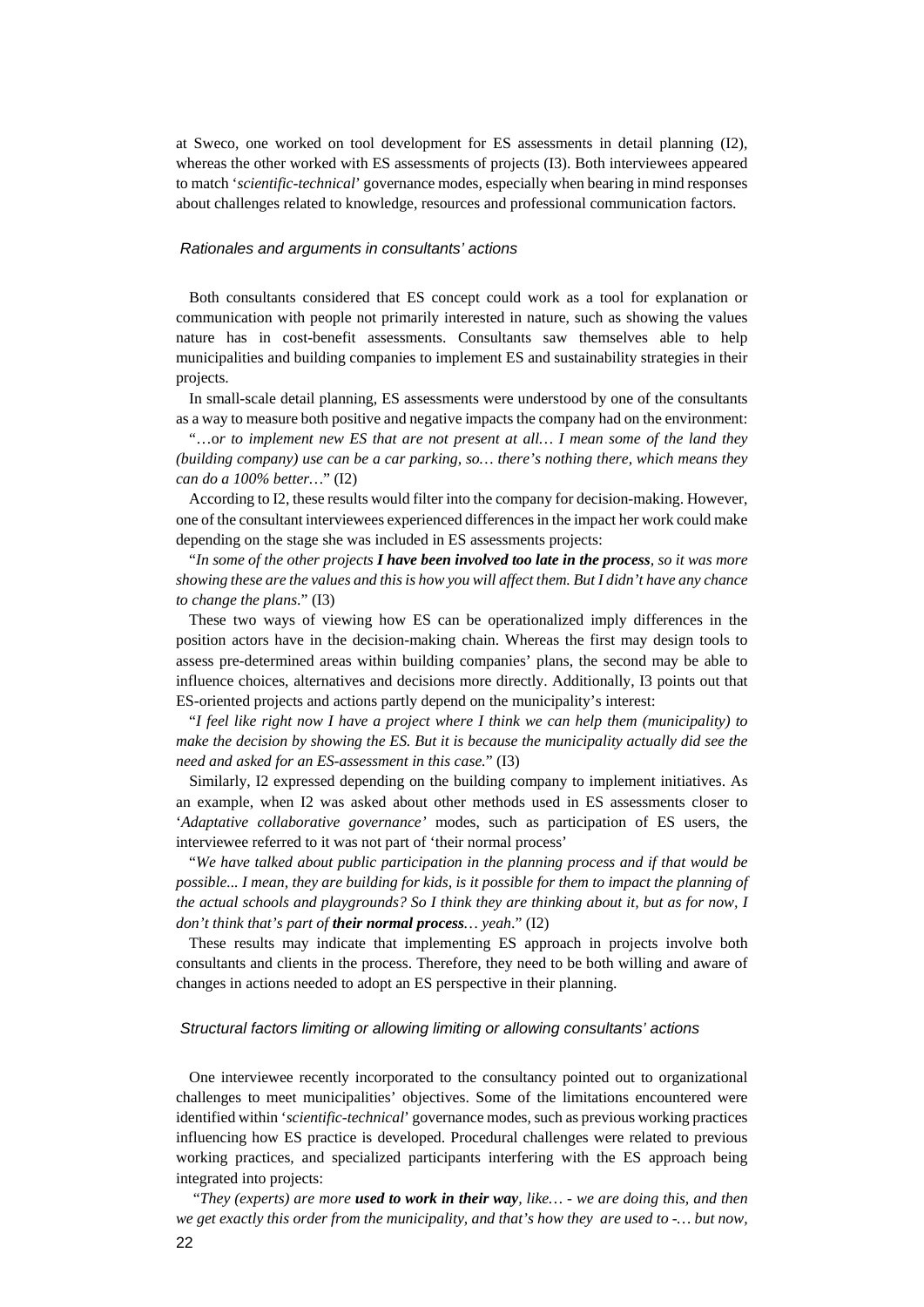*that ES are coming, like, how do we include them in the chain of how we are used to do things?*" (I3).

The same interviewee described other internal challenges, such as going from a general picture to working with ES perspective in water management solutions. The practitioner reflected on those situations, and referred to struggles dealing with specific questions the technical team seeks to answer and while still keeping the ES perspective:

"*So exactly how much can we clean from the water, and how much pollutants, how big does this need to be to take all the pollutants away… and I feel like we have that knowledge at Sweco (the consultancy) there are people that work with that… but also, to take the step from a general part to the more detailed one, and to keep the ES perspective*" (I3)

When it comes to interactions between the consultancy and building companies, one interviewee mentioned that there was a lack of expertise in ES to do assessments for projects in detail planning. This shortcoming was complemented with the development of guidelines and tools for their clients, which is further discussed in section 4.4.2. Detail planners would use these tools to overcome a shortage of resources:

"*What you really really want is for ES Experts to be involved in these projects but that isn't possible for most companies economically…"(*I2)

Therefore, technical, economic and social factors play a role in the ES practice. ES practitioners have to make their way through previously established working routines and shortcomings to resolve procedural questions.

#### *4.1.3 NGOs and operationalization of ES*

In this section, I will focus on what arguments and limitations expressed by the two practitioners based in the UK. The interviews encompassed reflections from their international experiences as well as from their current work within Europe.

Both interviewees gained first-hand experience working in ES related projects outside Europe, such as Indonesia in Asia and Guyana in South America. In Europe, I5 has worked on the EU projects focused on operationalization of ES (OPERAS), and in developing cultural ecosystem services assessment tools. Similarly, I4 role involves providing technical expertise to other NGO partners in the Mediterranean Basin to use an ES assessment tool at the local level.

#### *NGO practitioners' actions outside Europe*

#### *Rationales and arguments*

When reflecting on international projects in Indonesia and Guyana, the rationalities and arguments used by the two NGO practitioners were quite similar. Both interviewees considered important to engage stakeholders, such as local communities, in ES assessments. Engagement with local communities was done through qualitative research methods, such as discussions in focus groups, interviews and questionnaires.

By analyzing how NGO practitioners described the ES projects they were involved in, it is possible to find linkages between projects' actions and the '*Adaptative collaborative governance'* mode. As exemplified in the following interview extracts, the inclusion of different stakeholder in participation processes, integration of different forms of knowledge and direct interactions (Primmer et al., 2015) were important actions in their work. Additionally, identification of ES was done through participation processes, thus they took a 'bottom-up' approach to manage ES knowledge.

According to the interviewee with experience in Indonesia, actions were aimed at understanding the social context and identifying priority areas to be restored. Engaging with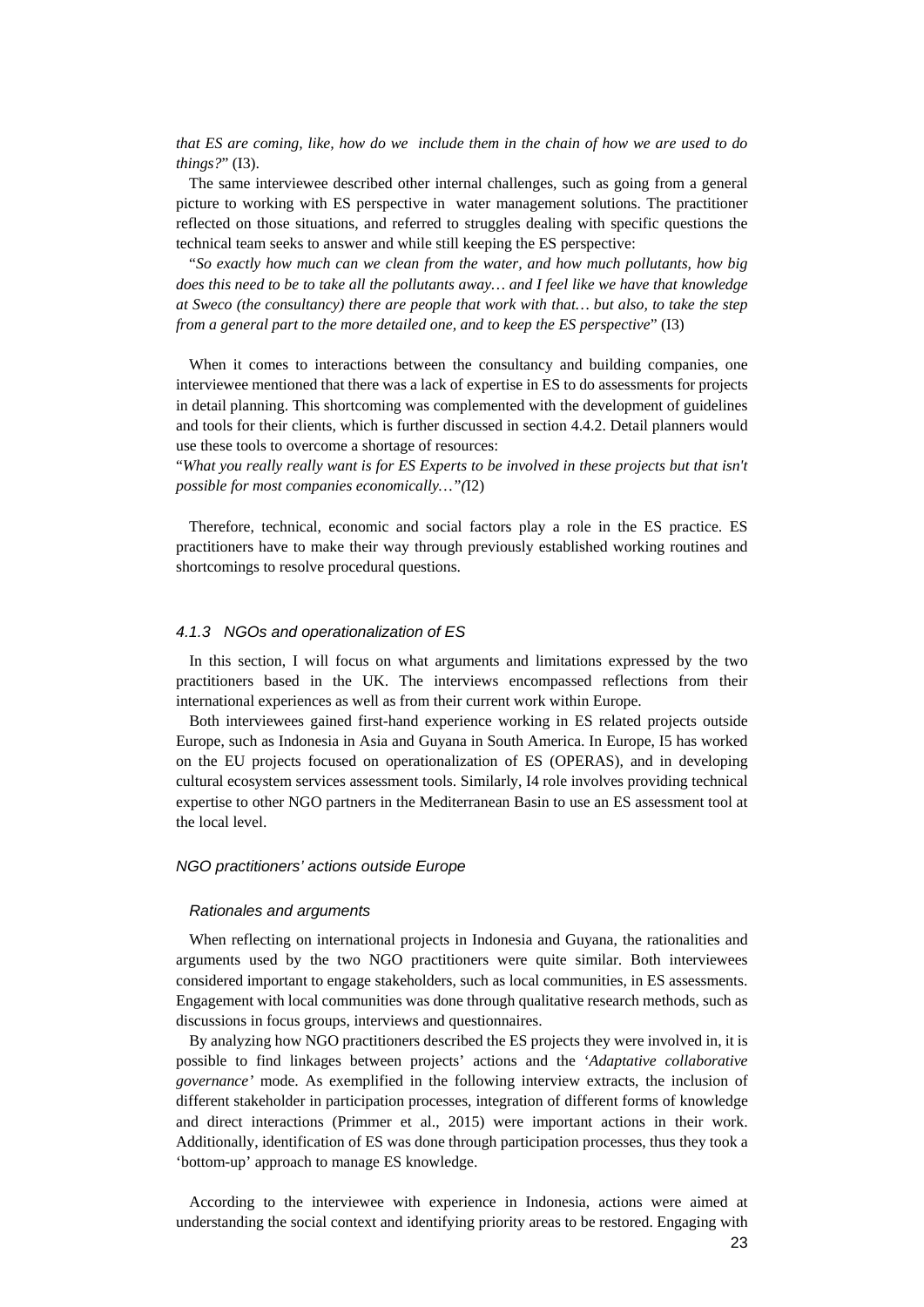policy decision-makers, such as the Ministry of Environment, was key in all the steps to carry out on-site actions. Similarly, the communities in a village were directly involved in restoration actions. Direct interactions with local communities were once justified because of the need for finding local knowledge and sustainable human-environment interactions in the long term:

"W*e started to do these focus groups within the villages first, understanding the sites and having lots of different meetings with stakeholders, and then assessing a few ES, such as flood protection with questionnaires (…)* 

*What they (local communities) did not understand at the beginning was that actually mangrove trees were protecting them from flooding, but there are a lot of people working at the coastal line that actually knows that, and these are the fisherman. (…)*

*We did questionnaires with fisherman and they said – Well, since the mangroves are gone, fish population has dropped. We are not finding fish where there were before* " (I4)

In general terms, assessments were focused on qualitative and quantitative data collection from wetlands, cultivated and forested areas. For instance, calculating carbon sequestration. In terms of how information was managed, ES assessments were not focused on economic valuation when interacting with local communities. However, both interviewees perceived economic assessments were needed when talking to decision-makers. As an example, one interviewee mentioned avoiding economic framing in order to prevent communities to act in a way that would harm the environment:

"*I think economic valuation is very good when you want to influence decision makers. Now, when you work with local communitie, if you really want to provide them with the findings then you kind of need to be quite careful, with more qualitative findings, and a presentation would be better as well... When you present an ES, such as cultivated goods, you need to provide a value in terms of money. If you present it to local communities, they may choose not to go for preserving the environment, but maybe to expand crops and also monoculture as well.*" (I4).

The previous interview extract could exemplify how NGO practitioners may encounter and manage conflicting interests when working with ES. The practitioner approach appeared to be subjected to interests in conservation outcomes, and these were dependent on stakeholders' actions. Therefore, when sharing assessment results with different stakeholders, '*Governing strategic behaviour*' modes were focused on influencing conservation-oriented behaviours in both decision-makers and local communities.

### *Structural factors limiting or allowing actions*

Both interviewees expressed limiting factors in the interactions between practitioners and local communities. For instance, practitioners had to take into consideration gender issues in countries where there are social norms and pressure put on women. I4 expressed the need of time to build trust with the communities, and to detect social factors preventing or allowing genuine answers from individuals:

"*I found this (possible biases to answers) when interviewing women, and the husband wanted to be there, but obviously this woman was all the time looking at her husband before answering anything…*" (I4)

Similarly, the ES research project developed in Guyana aimed to assist communities in valuing ES, and compare what ES were valued at the local and national level (I5). In this ES assessment case, national and local preferences for ES were very different among groups. In addition, challenges were related to adapting the research to the community's way of living and interacting with the environment. Thus, some of the decided actions were to establish a common language to make communities talk uninfluenced about ES: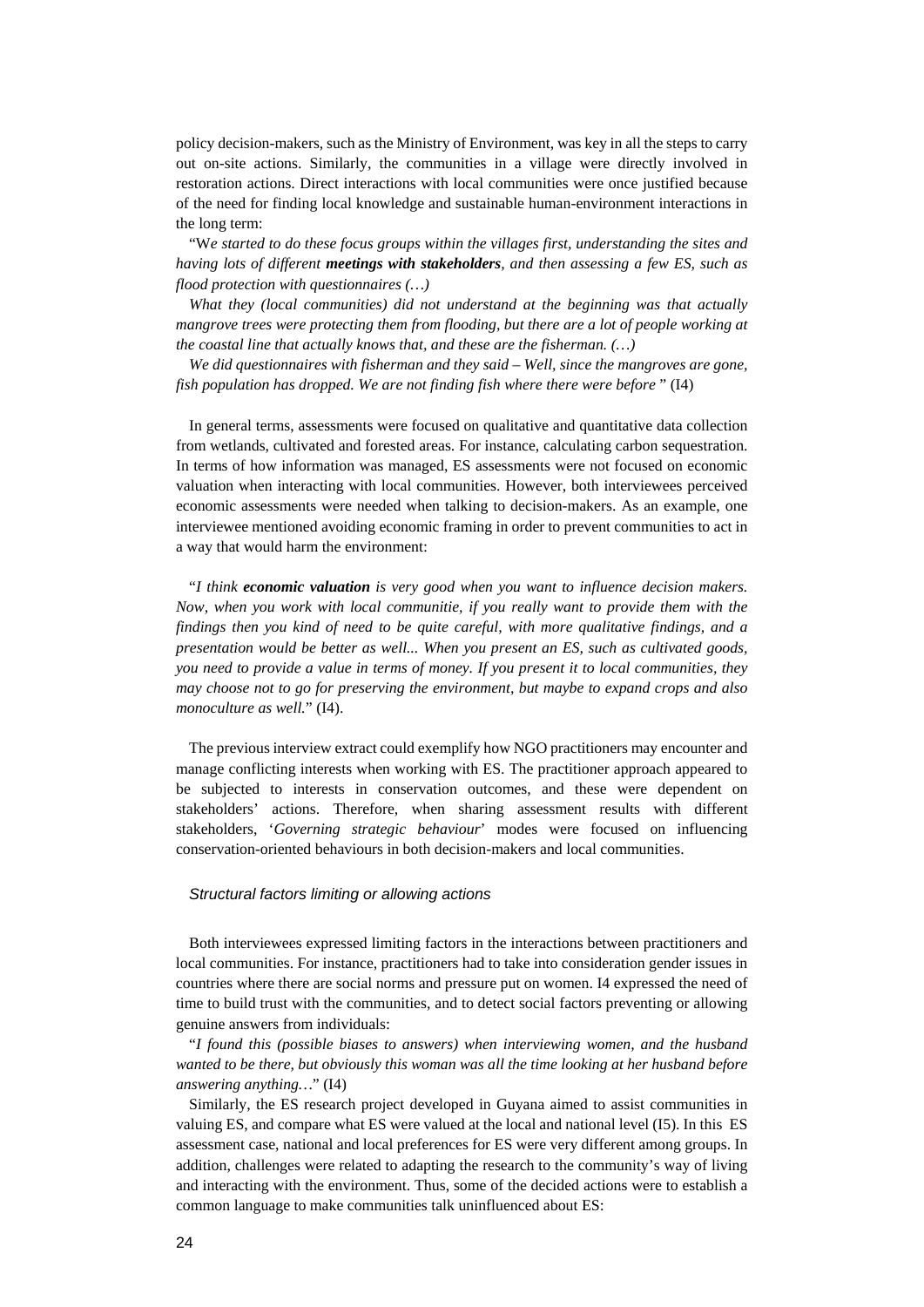"*I got advice on what terminology and language to use to make people talk about it and… you have to do some of your own interpretations of what they are saying, isn't it? rather than trying to kind of say - Are you using this ES?- which I came across in some studies that they may want them to say yes or no (...) I wanted them to be able to talk, and also because of the westernized way of thinking about nature, I didn't want to impose that on them, I wanted them to be able to talk freely about their way of life…"* (I5)

In the two cases, interviewees described social structures, local practices and terminology were aspects taken into account during the assessment process. In addition, it was required permission from authorities to carry out the projects. Therefore, results may show that researchers adapted the assessments to social circumstances, such as language, gender and power issues within communities. Therfore, adaptation of the ES approach to the local context assisted to overcome biases and obtain results close to reality.

#### *NGO practitioners' actions in Europe*

#### *Rationales and arguments*

In terms of how interviewees justified actions needed to operationalize ES in a European context, an important part of the assessment process continues being to engage other stakeholders. The arguments for this action is the need to gather information about local users of ES in an area. In addition, it is seen as important to assess cultural services, especially other than recreational, in the local context.

Therefore, according to the interviewees' ways of framing actions not being implemented, it appeared that 'S*cientific-technical governance*' issues arose from diverse levels. From an individual level, interviewees perceived other practitioners lacking practical knowledge on how to apply methodologies on ecosystem services research:

"*There is a tendency for natural scientist to do ES assessment, so they don't feel comfortable doing cultural services assessments because it is not as tangible, they've just been omitting them (…) and if there is, it is going to be recreational tourism because that's a fairly easy one." (I5)*

"*I think they do not understand how stakeholder engagement can provide them with so much information. (…)These NGOs have been working in the area for several years, so they are really experienced (…) I think it is all about providing them with some motivation on doing that.*" (I4) About other NGO practitioners trying to do ES assessments.

#### *Structural factors limiting or allowing actions*

NGO interviewees suggested structural problems in the implementation process of ES, such as conflicting with other tasks, shortage in knowledge and resources. The lack of familiarity of individuals with ES methodologies could be linked to '*scientific-technical governance*'. It was criticized the lack of depth and detail in ES assessments derived from this situation:

*"They make conclusions of those assessments when it is not, it is not the true case of what ES are contributing, just because of limitation of data and time and resources you know…*" (I5)

When reflecting on the possible source of this delay in effectively doing ES assessments, interviewees pointed out to lack of time, data, resources and conflict with other activities. In fact, I4 explained how the capacity of staff in NGOs to deal with multiple projects may be in conflict with start using ES assessment tools, because of lack of time and staff.

It was also highlighted the lack of implementation of the ES approach within local authorities in the UK. One interviewee specifically referred to more training and regulations needed in order to foster its implementation: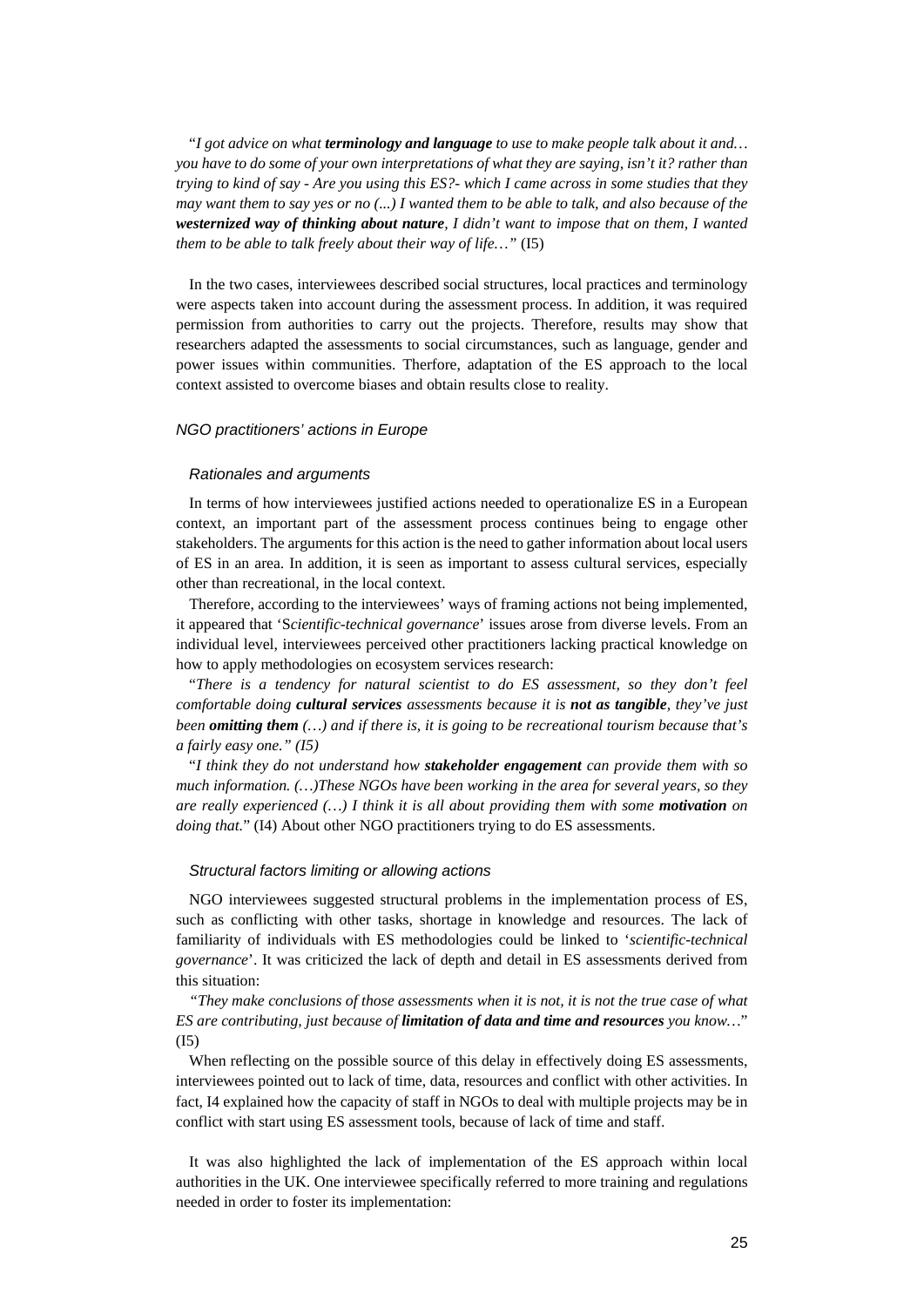" *I think it has to do a lot with capacity building (...) it is very hard for local decisionmakers to find the time to include something that they don't have to include… (...) we need regulations as well,.. because it is a very much stronger framework than voluntary*" (I5)

In addition, it was particularly acknowledged the challenge of integrating ES approach within other regulatory processes already in place, such as Environmental Impact Assessment (EIA):

"*The planners approving developments, and all of these land use changes, they are not trained as much as they should be in this concept, and particularly the planning project applications they are using are not particularly fit to the purpose either, and the same for the EIA, they need to be updated and included more in terms of ES.*" (I5)

Hence, the two interviews with NGO practitioners indicate that individual and organizational structures could be influencing the form ES assessments materialize.

## 4.2 What identity ES concept mantains when different sociopolitical actors reinterpret it?

#### *4.2.1 Communication tool*

When asked about how they understood ES concept, consultants and NGO interviewees expressed similarities in their conceptualization of ES approach: it was described as a **communication tool**. For instance, using ES was described as a way of communicating nature values in the context of planning. However, the form of how communication occurred varied across interviewees' responses: in its purpose, stakeholdersit was directed, and means. As an example, interviewees reported achieving'educational' outcomes, as well as 'learning' processes resulting from working on ES along with other stakeholders. This occurred in very different contexts, such as when applying tools designed to identify ES (I2), in decision boards while balancing project alternatives (I3), and as part of interactive processes between practitioners and local communities (I4;I5):

"*A lot of people doing the detail planning they don't have extensive or any education on ES or the natural environment for sustainability…*" "*You have to build a tool that explains, that educates at the same time are you are using it*" (I2) – A tool designed to learn about ES by doing.

"*"She (the client at the municipality) saw all of the values (of the green solutions), for her it was quite clear what is the best to do here, but then her boss maybe did not… she (the boss) needs to take more things into perspective, maybe she does not see these values as clearly but then she found the ES report I did really… pedagogic"*" (I3) – Balancing alternatives for the municipality

"*We did look in the connection to nature right in the beginning and at the end to see any change (…) what we found is that with children that changed, in raising awareness*" (I4) – Collective learning within local communities.

Other communication forms mentioned were focused on 'influencing' and 'advising' powerful actors, who interviewees' projects partially depended on. When taking 'influencing' and 'advising' approaches, interviewees considered to include results from economic assessments as part of the communication of ES values. Consultants acknowledged the importance of including uncertainty measures and being transparent in expressing ES in monetary values. One of the consultants reflected on why doing economic valuation, suggesting that communicating ES values in economic terms was done with the purpose of reaching specific actors' interest:

"*You can use monetary… but that's really really hard, to put money on ES that's the hardest way to evaluate, but that's also maybe.. sometimes the most wanted one…"* (…)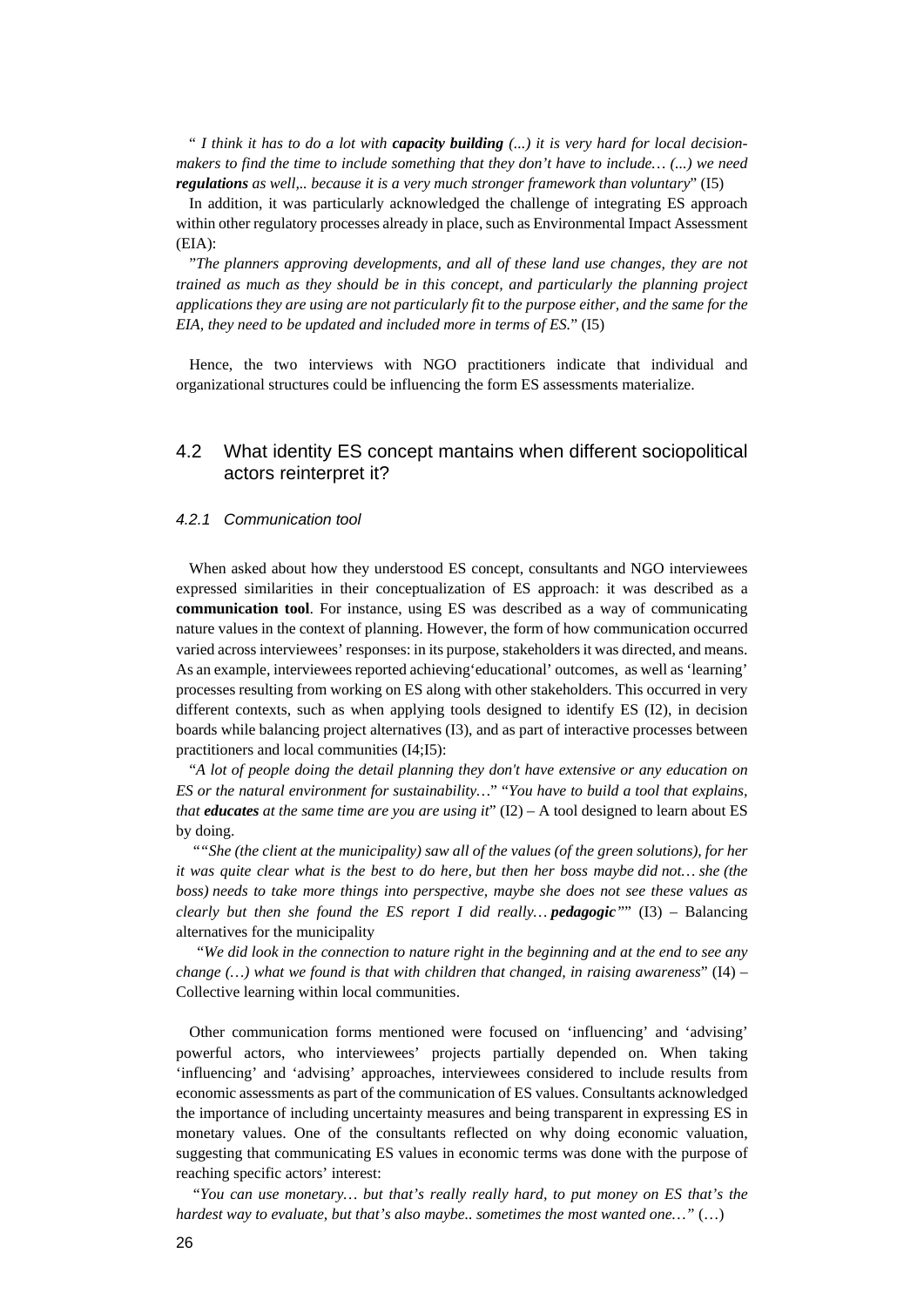"*Clients want to know what it would cost them and also what they have to gain monetarily from protecting environmental services and the ecosystem*." (I2)

Similar situations occurred in the context of interacting with decision-makers, when ES monetary valuation was perceived as appropriate to use by consultants and NGOs. Extracts from the interview with one NGO practitioner can exemplify how decision makers' interests are perceived when it comes to valuation terms of a service:

"*I would say the incentive for them (decision makers) to change something and provide the best efficient urban management plan would be to tell them how much money they are going to lose or gain from the best options they have."* (I4).

In other case, balancing ES with other economic arguments were part of communication between decision makers and consultants. In the context of urban planning, a consultant explained she used ES valuation to advise decision-makers on benefits from expensive and sustainable soultions in a municipality in Sweden:

**"***If you have an option of two different alternatives, one is more technical*, *for example, and another is to build something that is more natural-based… but then you see that the natural-based is more expensive, and we cannot choose it… Then, you can add the ES values to show that it is actually beneficial for society in the long term*" (I3).

Therefore, communication about ES is directed to address decisions and awareness on sustainable practices. It has the capacity to adapt to target groups, such as local communities, local decision-makers or consultancy' clients. The economic valuation is used by practitioners from NGOs and consultancies as a way of communication directed to specific set of actors with *an interest* in monetary values. However, interviewees applying economic valuation methods also expressed concerns about commodification of nature. For instance, one interviewee personally rejected the hypothetical situation of valuing nature economically to become part of the market:

"*In the case that it (the ES) is only worth 'this' much money through the economic valuation, but if they exploit they can gain so much more than we can show the ES is worth. Then, I don't think it is right to use it in those situations*" (I3)

### *4.2.2 Technical tool*

The adaptability of ES to local contexts is not only in terms of communication with different actors. When ES assessments are carried out by practitioners, it is possible to identify '*Scientific-technical governance'* modes in the creation of knowledge, and integration of 'ES approach' into previous practices. One way all practitioners have used to integrate this new knowledge into their working practices is either creating or using technical tools.

All interviewees mentioned different tools they have come across, applied or developed to assess ES:

The municipality developed their own tools to structure how they worked with ES, and they used these tools internally. They used a tool developed in an Excel file to, according to the interviewee I1, analyze shortcommings and assets in areas and how it is its quality in terms of the ecosystem.

Besides, a consultant (I2) actively worked developing ES assessment tools for the consultancy' clients, such as a building company in Sweden. TEEB (2007) was mentioned as a guiding document for working with ES. Some tools the interviewee mentioned were relatively simplified, such as excel sheets in a pdf (C/OCity, 2014). with descriptive questions to which answer 'yes' or 'no' for detail planners. The following extract illustrates the interviewee's reflections when asked about the development process: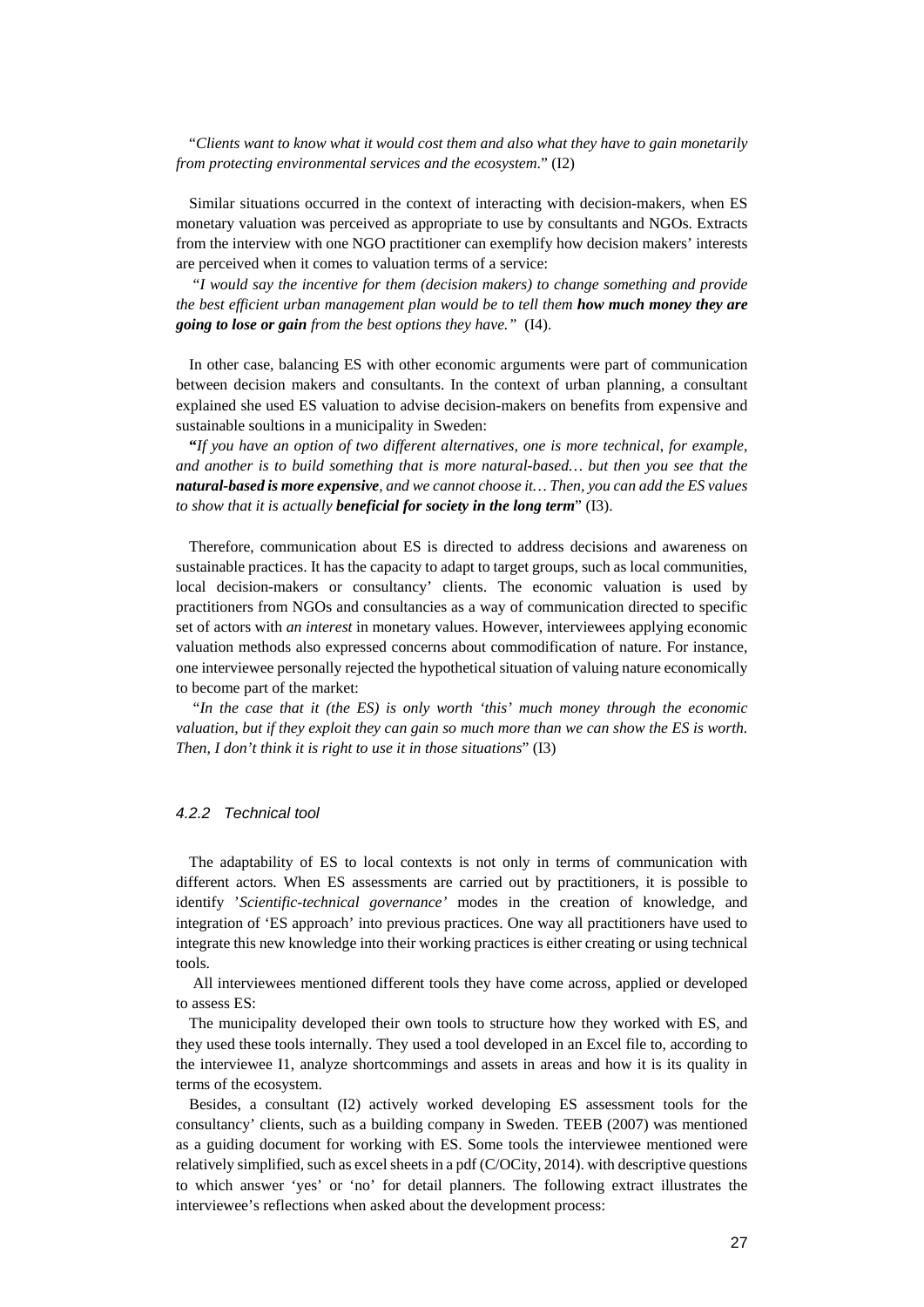"*That's kind of the challenge to build an easy enough tool for people to use, but at the same time ES are so complex… if you make it too easy, you may miss the value of them. So the balance there is hard.*" (I2)

The two NGO interviewees worked with ES assessments ten years ago, when there weren't many available tools to assess ES, and they reviewed research done till then on the ES field. However, both mentioned a ES assessment tool called TESSA Toolkit (Peh et al., 2013), and other free available tools in Oppla platform. One of the interviewees had actively worked on projects concerning the operationalization of ES, and developing a cultural services module for ES assessment tools.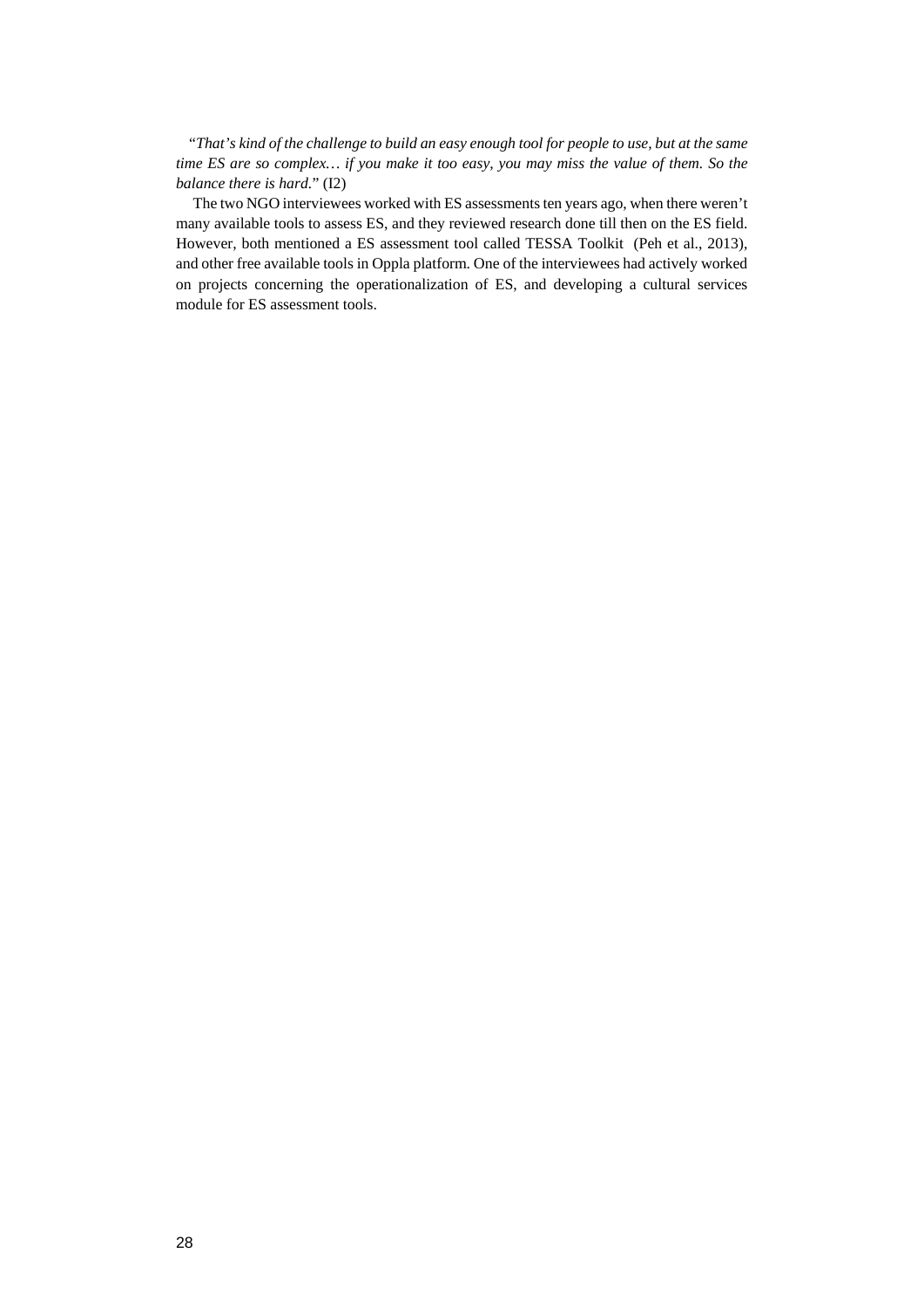## 5 Discussion

Governance of ecosystem services (ES) relies on social processes, actions and interactions in decision making (Keune et al., 2015). Social processes may occur in settings other than governmental authorities, such as groups of societal actors coordinating interactions to solve problems (ibid.). ES are also a theoretical way of explaining links between the environment and humans. In addition, ES approach is put in practice through operationalization processes. This process involves conceptual, procedural, methodological aspects (Jax et al., 2018) and interpretation processes (Steger et al., 2018).

In practice, ES concept is viewed as a 'contested concept' and '*boundary object*' (Star and Griesemer 1989. It can be contested because of the assumption of agreement by its users on what kind of use is made of it (Gallie, 1955; Schröter et al., 2014). Similarly, the emerged '*boundary object'* qualities of the ES concept imply that the concept adapts to the context and keeps its identity (Hermelingmeier and Nicholas, 2017). Therefore, studying ES in different settings can help to better understand how this adaptation process occurs, and what implications it may have. This in turn allows for the identification of what reasoning individuals make when choosing specific actions. It can also help to highlight differences and similarities in the adaptations the ES approach can take in distinct socio-political contexts.

The empirical data analysis focused on exploring possible adaptations and identities ES takes. Focusing on interviewees' experiences of how ES worked in practice helped to achieve this. The interviews encompassed different aspects, such as preferred actions, actors involved, methods, challenges and perceptions of their experiences with ES. In general terms, results showed that arguments behind actors' actions were very different amongst interviewees as well as dependent on the context they were engaged within ES governance.

When considering the different implementation pathways ES approach can take in the municipality, it was identified that there was a strong focus on '*scientific-technical*' driven actions. The municipality's argument for these actions were a need for knowledge creation in the form of ES maps. The mapping process included on-site interviews to gather knowledge about the relationship between ES and locals. On-site interviews could be considered as an attempt to take into account individuals' perceptions of ES benefits in the local social contexts (Blicharska et al., 2017). However, further engagement of locals was not continued to date. In this municipality, it could be assumed that the foreseen national legislation may have influenced the municipality's initiative of developing ES plans, tools and strategies. For instance, valuation of ES in monetary terms was not encouraged when making complex decisions in Sweden (Hysing and Lidskog, 2018), and this municipality did not include ES valuation in economic terms in their ES strategic planning. Nevertheless, '*Hierarchical governance*' obstacles were related to adapting ES knowledge externally developed to fit the municipality's needs (Primmer et al., 2015).

In terms of possible improvements, the inclusion of other actors' preferences and interests could be beneficial to manage possible conflicts (García-Llorente et al. (2016) cited in Jax et al., 2018; Perni and Martínez-Paz, 2017). According to the interviewee, negotiation with building companies was necessary for achieving ES goals. However, the implementation process did not contemplate further opportunities for local users of green areas yet to influence ES planned actions. Perhaps, this could be achieved by combining current strategies with '*Adaptative collaborative governance'* actions. It may assist to adapt ES approach to a heterogeneous group of users through gathering context-sensitive knowledge (Primmer et al., 2015).

Consultants' experiences were mostly identified with '*scientific-technical*' governance modes. They pointed out shortcomings in knowledge and resources, as well as professional communication aspects. However, the two consultants expressed very different perspectives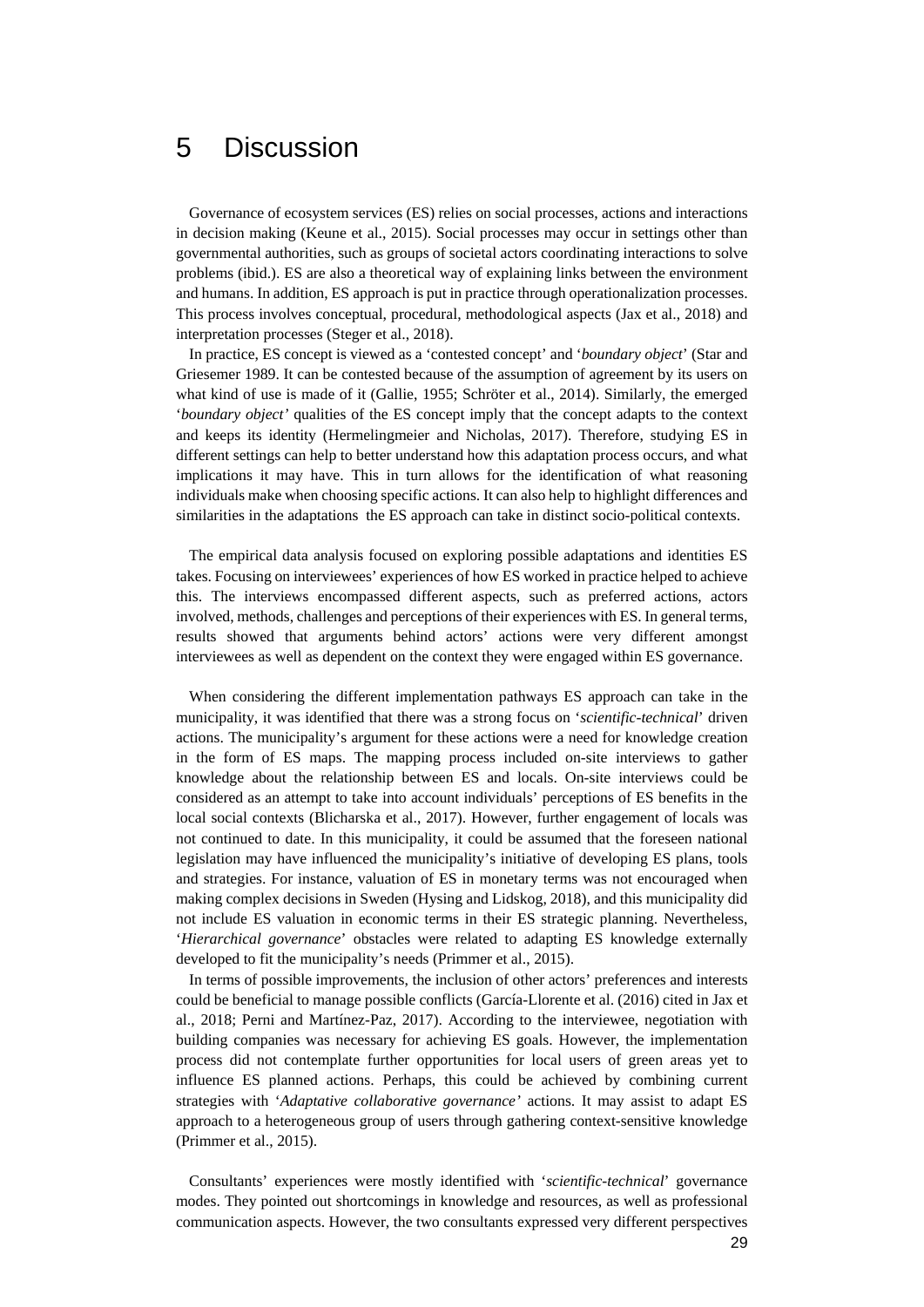on the problems when working with ES. One interviewee (I3) brought up issues concerning organizational challenges to integrate ES approach into already existing working practices. Additionally, I3 perceived a higher capacity to impact plans when being included early in the projects. Results are in line with other studies showing that professional norms and routines can be a source of friction when using ES in practice (Saarikoski et al., 2018). Similarly, early integration of ES related actions in the planning processes can influence decision makers (ibid.). The other interviewee (I2) did not refer to the ability to change detail plans with ES assessments, but rather to show the positive and negative impacts on ES derived from a project. One interviewee (I2) was familiar with tools the consultancy designed, used and sold to clients, such as to building companies.

Both interviewees were aware of the possibility to express ES in monetary terms, such as cost and gains. While I3 highlighted the need for transparency when she used economic valuations, I2 referred to clients' interests in those assessments. In contrast, the participation of other actors in the ES assessment process appeared not to be seen as a priority. Thus, results may indicate that because the municipality and building companies are the consultancy's clients, the consultancy practitioners tend to adapt to their demands. As a consequence, dependencies on clients' interests and use of resources may condition practitioners' actions to operationalize ES in one or another way.

NGO practitioners had diverse experiences implementing ES approach. Interacting with very different actors, at different decision levels was central in their process. Both practitioners were familiar with participatory approaches, which matched '*Adaptative collaborative governance'* modes. In Indonesia and Guyana, both practitioners experienced issues dealing with knowledge modes, language. Furthermore, in certain occasions there were mismatches in how ES were perceived and valued among different groups of people. Transdisciplinary approaches, such as participatory, involving different stakeholders, knowledge and interests may secure legitimacy in the identification of ES and decisions (Jax et al., 2018). These research methods could be interpreted as more adapted to reality (Keune et al., 2015), taking an interactive approach to collect data, and prioritizing action over knowledge production (Carmen et al., 2018). However, among the challenges of involving non-scientist actors in the ES assessment process can be risking the researcher's independence and encountering a higher degree of social complexity (ibid.). Conflict of interest among participants was managed in different ways, such as strategically choosing how to deliver the assessment results. Similarly, great importance was placed on stakeholder engagement to gather context-sensitive information for the ES assessments in Europe. However, among structural factors impeding implementation were time, resources, data availability and how comfortable practitioners felt employing qualitative methods.

Similarities in ES identity among interviewees were the use of ES as a tool to communicate environmental values to other actors, balance project alternatives and negotiate. Both NGOs and consultancy' interviewees reported learning outcomes interacting with actors from different backgrounds and positions in ES assessments' processes. The learning form varied from being individual to collective, which may be linked to the different ways ES knowledge was translated and enacted (Lave and Wenger (1991) cited in Westberg and Polk, 2016). Other communication forms had both 'influence' and 'advisory' intents. One NGO practitioner and one consultant explicitly expressed that ES approach was used to advocate for long term solutions. Besides, working with an ES approach can imply using different methodological approaches. In this sense, the development of methods and tools can be part of knowledge production processes (Carmen et al., 2018). For instance, it's been suggested that aligning with a transdisciplinary research approach requires that methods and tools are designed and applied in the form of '*boundary objects'* (ibid.). Interviewees mentioned different tools they employed to assess ES qualitatively and quantitatively. In fact, the two NGO interviewees mentioned TESSA Toolkit (Peh et al., 2013).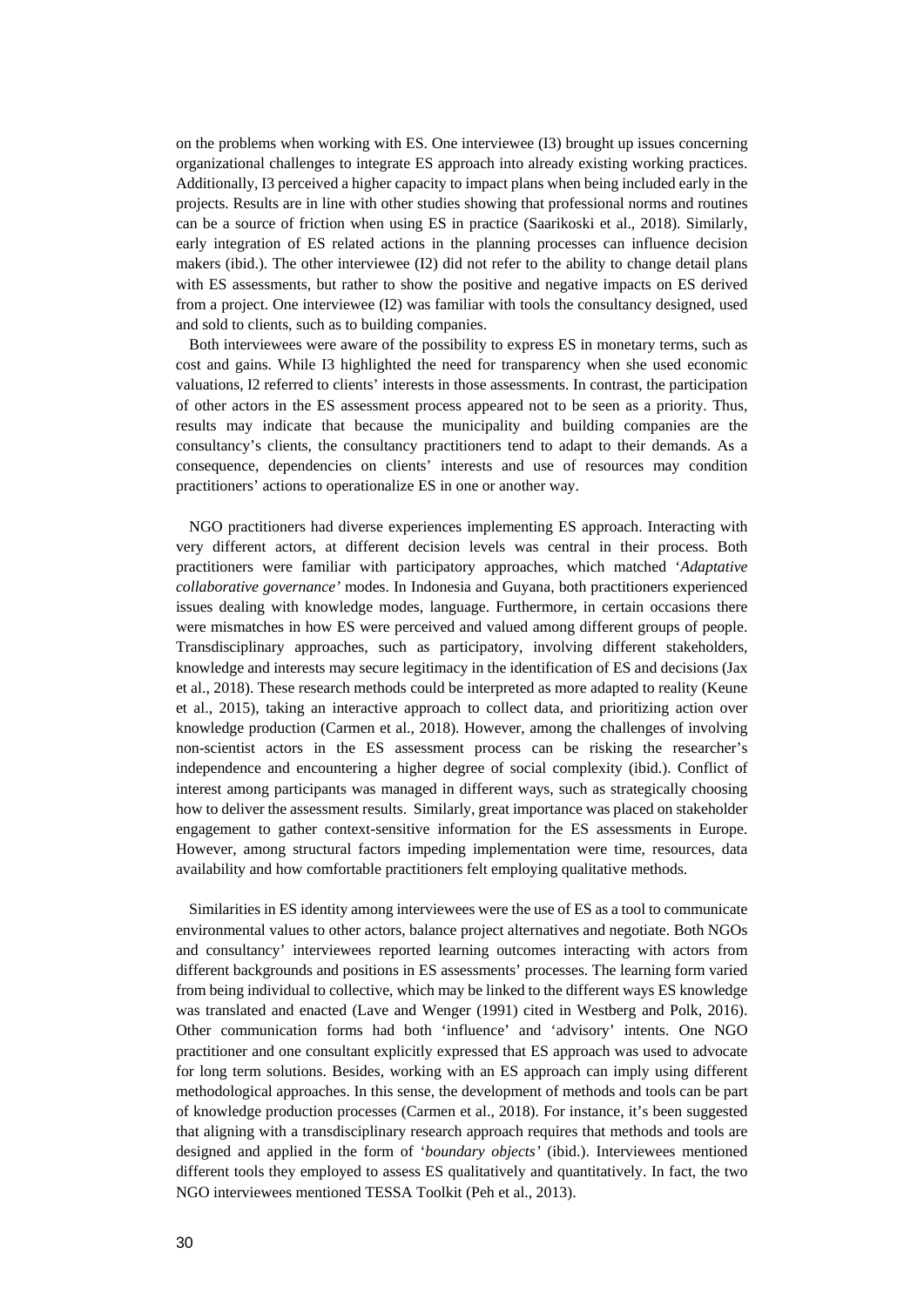The interviewees were familiar with descriptive assessments, and aslo economic assessments were part of ES practice. Only the municipality didn't mention ES assessed in economic terms. Trying to 'influence' decision makers involved expressing ES in monetary terms. Interviewees from the NGOs and the consultancy used costs-benefits' balances to present results to decision makers. These actions are in line with the TEEB international initiative (TEEB n.d.). However, Gómez-Baggethun et al. (2010) argue that expressing ecosystem and biodiversity values in an economic language, such as costs and benefits, only reflects the dominant political and economic views. Society and science-based arguments could take a secondary position in decision-making when results are presented in businessfriendly form (Grunewald and Bastian, 2015, p.129). In addition, these tools may become part of the organizational norm for carrying out ES practice. Carmen et. al (2018) pointed out that there is little discussion about assumptions shaping how the tools are applied and its outcomes. Therefore, it is important to study how knowledge creation on ES occurs, actors involved, methods and tools that promote its operationalization and the effective adaptation of the ES approach to the local level.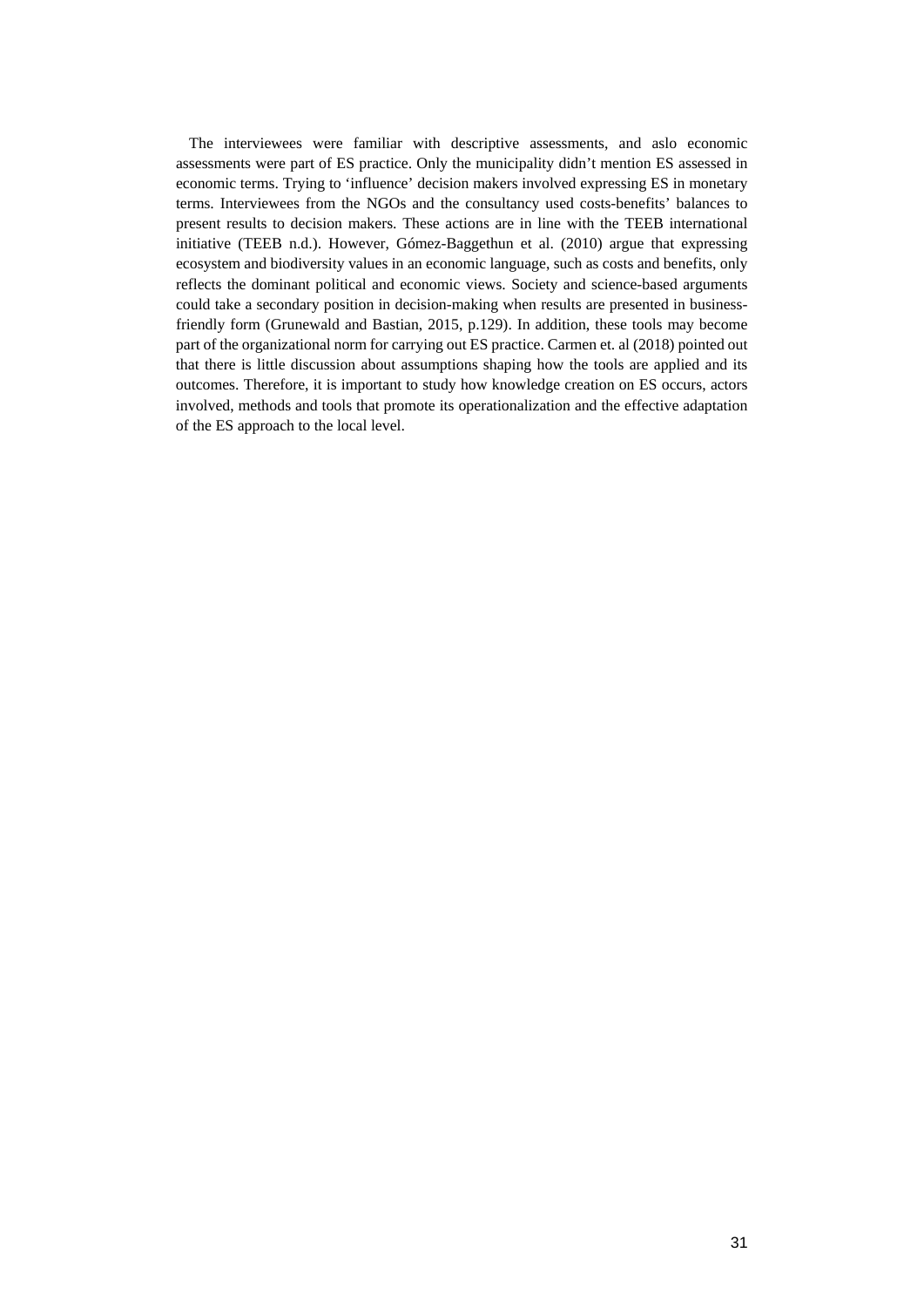## 6 Conclusions

Governance of ecosystem services (ES) is interconnected with social structures, actors' actions and framings of how to work with ES. The individuals interviewed stand in differentiated socio-political positions, and work with ES at the operational level of governance.

The selection of different socio-political actors has assisted in obtaining a wide variety of responses in the interview material. The analysis identified the four implementation paths or governance modes across the interviewees' responses. However, '*Scientific-technical*' actions were rather dominant in practitioners working in consultancy and municipality settings, whereas practitioners working in NGOs enacted '*Adaptative collaborative governance'* actions.

The mayority of actions focused on gathering and creating knowledge about ES. Regarding the arguments actors used when putting ES in practice, the key difference among interviewees was how they viewed stakeholder engagement. Whereas NGO practitioners argued that gather ES-related information from local people was important to understand real contexts, other practitioners did not seem to portray stakeholder engagement actions in the same way. Similarly, reasons to interact with other actors laid on interdependencies.

Regarding structures that may limit or allow specific actions, the study results indicated that adaptations form the ES approach was linked to the context of action. Specifically, actions could have been influenced by the dependencies with other actors and governance images actors may have about what is necessary for implementation. In this sense, differences and similarities among interviewees may respond to adaptations and identity that the ES concept takes when operated by a different group of actors.

However, these results only are representative of individual experiences in a particular social setting, and cannot be generalized to an organization or sector. Therefore, future research may need to be focused on specific organizations and sectors to investigate the underlying source of those how ES are being used in practice.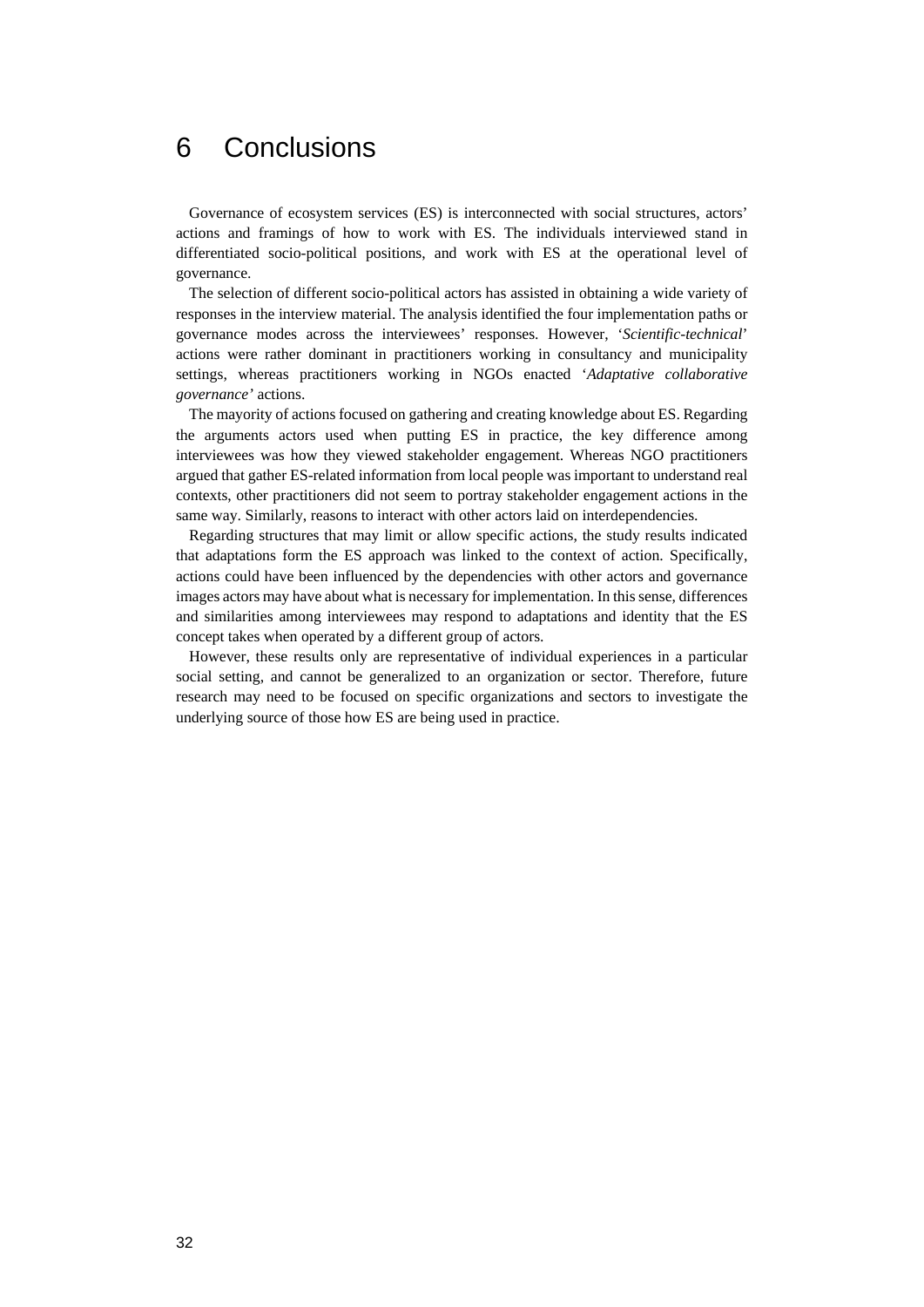## 7 Acknowledgments

First, I would like to thank the participants in this study – Marika Karras, Emma Tooke, Anne-Sophie Pellier and Lisa Ingwall-King among others - whose kind contribution in time and expertise made it possible.

A big thanks to Annette Löf, for her motivational words, positive energy, experience and guidance over the last few months. I would also like to express how enriching the EC masters experience has been for me, and how grateful I am for having shared the last two years at SLU with such friendly, engaged and creative group of classmates and teachers.

Finally, I want to dedicate these few final words to my parents, who I love and admire, for their support on my study decision, from far away and unconditionally.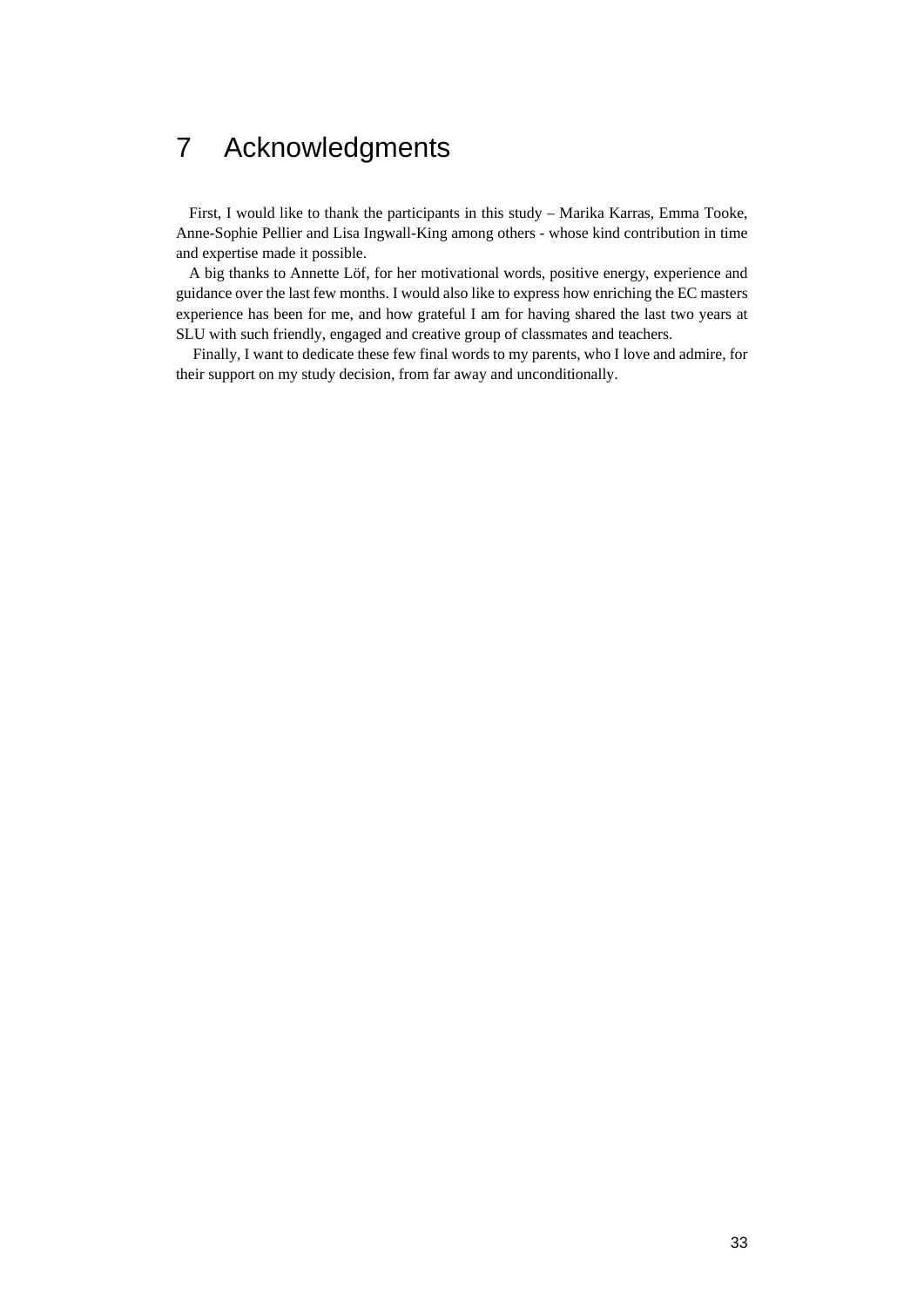## References

- Blicharska, M., Smithers, R.J., Hedblom, M., Hedenås, H., Mikusiński, G., Pedersen, E., Sandström, P., Svensson, J. (2017). Shades of grey challenge practical application of the cultural ecosystem services concept. *Ecosystem Services,* 23, 55–70. [https://doi.org/10.1016/j.ecoser.2016.11.014.](https://doi.org/10.1016/j.ecoser.2016.11.014)
- Bouwma, I., Schleyer, C., Primmer, E., Winkler, K.J., Berry, P., Young, J., Carmen, E., Špulerová, J., Bezák, P., Preda, E., Vadineanu, A. (2018). Adoption of the ecosystem services concept in EU policies. Ecosyst. Serv., Legal Aspects of Ecosystem Services. *Ecosystem Services,* 29, 213–222[. https://doi.org/10.1016/j.ecoser.2017.02.014.](https://doi.org/10.1016/j.ecoser.2017.02.014)
- Burkhard, B., Maes, J., Potschin-Young, M., Santos-Martín, F., Geneletti, D., Stoev, P., Kopperoinen, L., Adamescu, C., Esmail, B.A., Arany, I., Arnell, A., Balzan, M., Barton, D.N., Beukering, P. van, Bicking, S., Borges, P., Borisova, B., Braat, L., Brander, L.M., Bratanova-Doncheva, S., Broekx, S., Brown, C., Cazacu, C., Crossman, N., Czúcz, B., Daněk, J., Groot, R. de, Depellegrin, D., Dimopoulos, P., Elvinger, N., Erhard, M., Fagerholm, N., Frélichová, J., Grêt-Regamey, A., Grudova, M., Haines-Young, R., Inghe, O., Kallay, T., Kirin, T., Klug, H., Kokkoris, I., Konovska, I., Kruse, M., Kuzmova, I., Lange, M., Liekens, I., Lotan, A., Lowicki, D., Luque, S., Marta-Pedroso, C., Mizgajski, A., Mononen, L., Mulder, S., Müller, F., Nedkov, S., Nikolova, M., Östergård, H., Penev, L., Pereira, P., Pitkänen, K., Plieninger, T., Rabe, S.-E., Reichel, S., Roche, P., Rusch, G., Ruskule, A., Sapundzhieva, A., Sepp, K., Sieber, I., Hribar, M.Š., Stašová, S., Steinhoff-Knopp, B., Stępniewska, M., Teller, A., Vackar, D., Weelden, M. van, Veidemane, K., Vejre, H., Vihervaara, P., Viinikka, A., Villoslada, M., Weibel, B., Zulian, G. (2018). Mapping and assessing ecosystem services in the EU - Lessons learned from the ESMERALDA approach of integration. *One Ecosystem*, 3, e29153[. https://doi.org/10.3897/oneeco.3.e29153.](https://doi.org/10.3897/oneeco.3.e29153)
- Carmen, E., Watt, A., Carvalho, L., Dick, J., Fazey, I., Garcia-Blanco, G., Grizzetti, B., Hauck, J., Izakovicova, Z., Kopperoinen, L., Liquete, C., Odee, D., Steingröver, E., Young, J. (2018). Knowledge needs for the operationalisation of the concept of ecosystem services. *Ecosystem Services*, SI: Synthesizing OpenNESS, 29, 441–451. [https://doi.org/10.1016/j.ecoser.2017.10.012.](https://doi.org/10.1016/j.ecoser.2017.10.012)
- Cox, R., & Pezullo, P. C. (2015). *Environmental communication and the public sphere*. 4<sup>th</sup> edition. Los Angeles, CA: SAGE Publications.
- Crang, M. & Cook, I. (2007). *Doing ethnographies*. Section 2: Interviewing. London. SAGE Publications Ltd.
- Creswell, J. W. (2014). *Research design: Qualitative, quantitative, and mixed methods approaches*  (4th ed.). London: SAGE Publications.
- C/OCity. (2014). Ekosystemtjänster I stadplanering en vägledning. . Retrieved May 20, 2018, from: file:///C:/Users/anacr/Downloads/Ekosystemtj\_nster\_i\_stadsplanering\_En\_V\_gledning%20( 1).pdf.
- Gallie, W.B., 1955. Essentially Contested Concepts. Proceedings of the Aristotelian Society 56, 167– 198.
- Gómez-Baggethun, E., de Groot, R., Lomas, P.L., Montes, C. (2010). The history of ecosystem services in economic theory and practice: From early notions to markets and payment schemes. *Ecological Economics*, 69, 1209–1218. [https://doi.org/10.1016/j.ecolecon.2009.11.007.](https://doi.org/10.1016/j.ecolecon.2009.11.007)
- Grunewald, K., Bastian, O. (2015). Ecosystem services: concept, methods and case studies. Springer, Berlin.
- Hermelingmeier, V., Nicholas, K.A. (2017). Identifying Five Different Perspectives on the Ecosystem Services Concept Using Q Methodology. *Ecological Economics*,136, 255–265. [https://doi.org/10.1016/j.ecolecon.2017.01.006.](https://doi.org/10.1016/j.ecolecon.2017.01.006)
- Hysing, E., Lidskog, R. (2018). Policy Contestation over the Ecosystem Services Approach in Sweden. *Society and Natural Resources*, 31, 393–408. [https://doi.org/10.1080/08941920.2017.1413719.](https://doi.org/10.1080/08941920.2017.1413719)
- IPBES. (n.d.) Nature's Dangerous Decline 'Unprecedented'; Species Extinction Rates 'Accelerating'. Retrieved May 26, 2018, from [https://www.ipbes.net/news/Media-Release-Global-](https://www.ipbes.net/news/Media-Release-Global-Assessment)[Assessment.](https://www.ipbes.net/news/Media-Release-Global-Assessment)
- Jax, K., Furman, E., Saarikoski, H., Barton, D.N., Delbaere, B., Dick, J., Duke, G., Görg, C., Gómez-Baggethun, E., Harrison, P.A., Maes, J., Pérez-Soba, M., Saarela, S.-R., Turkelboom, F., van Dijk, J., Watt, A.D. (2018). Handling a messy world: Lessons learned when trying to make the ecosystem services concept operational. *Ecosystem Services*, SI: Synthesizing OpenNESS 29, 415–427[. https://doi.org/10.1016/j.ecoser.2017.08.001.](https://doi.org/10.1016/j.ecoser.2017.08.001)
- Keune, H., Dendoncker, N., Popa, F., Sander, J., Kampelmann, S., Boeraeve, F., Dufrêne, M., Bauler, T., Casaer, J., Cerulus, T., De Blust, G., Denayer, B., Janssens, L., Liekens, I., Panis, J., Scheppers, T., Simoens, I., Staes, J., Turkelboom, F., Ulenaers, P., Van der Biest, K., Verboven, J. (2015). Emerging ecosystem services governance issues in the Belgium ecosystem services community of practice. *Ecosystem Services*, 16, 212–219. [https://doi.org/10.1016/j.ecoser.2015.06.001.](https://doi.org/10.1016/j.ecoser.2015.06.001)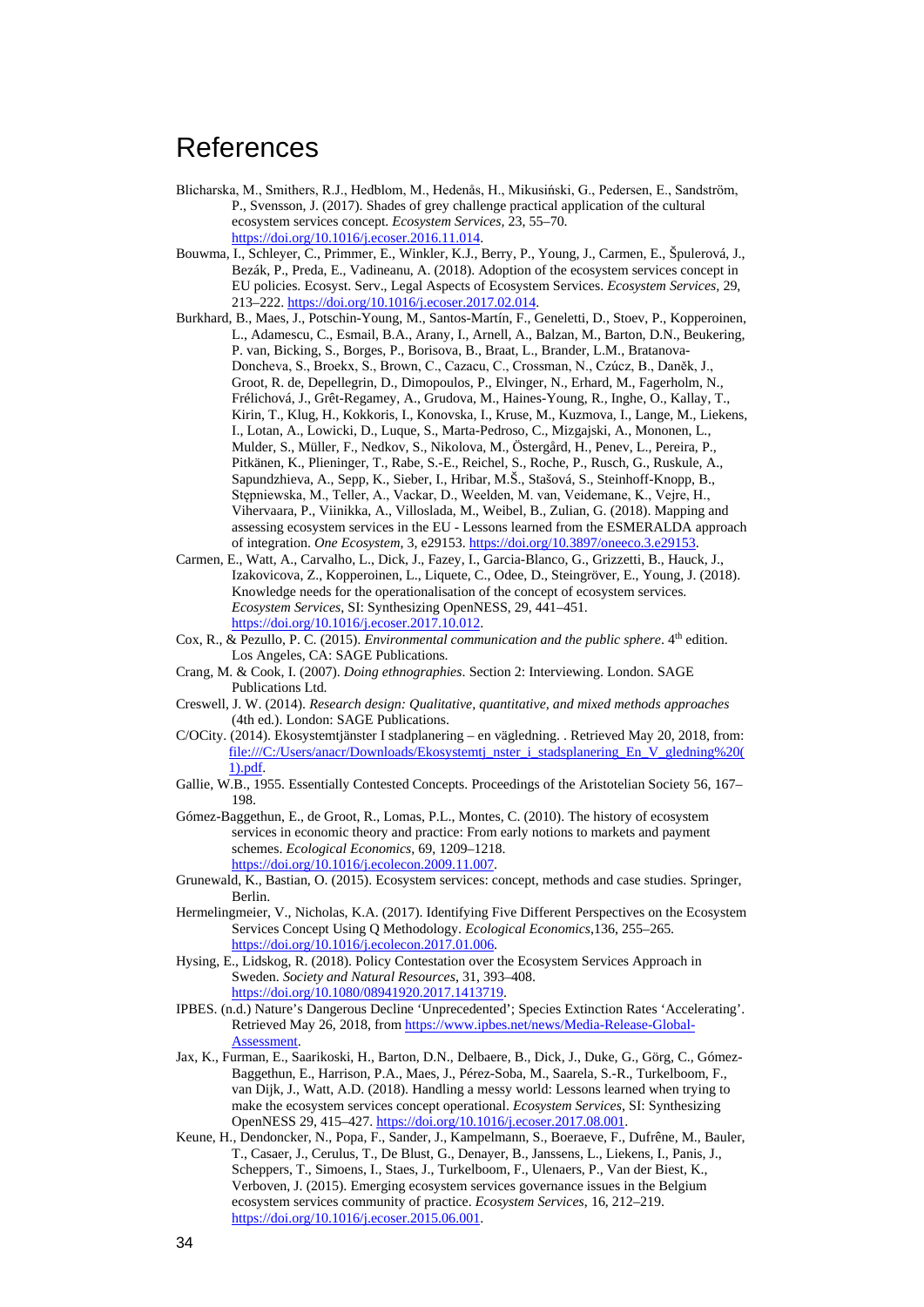Kjær, A.M. (2004). Governance. Polity Press.

- Kooiman, J., Bavinck, M., Chuenpagdee, R., Mahon, R., Pullin, R. (2008). Interactive Governance and Governability: An Introduction. *The Journal of Transdisciplinary Environmental Studies*, 7, 2–11.
- Löfmarck, E., Lidskog, R. (2017). Bumping against the boundary: IPBES and the knowledge divide. *Environmental Science and Policy*, 69, 22–28[. https://doi.org/10.1016/j.envsci.2016.12.008.](https://doi.org/10.1016/j.envsci.2016.12.008)
- MA (Millennium Ecosystem Assessment). (n.d.). Overview of the Milliennium Ecosystem Assessment. History. Retrieved February 15, 2019, from
	- [https://www.millenniumassessment.org/en/About.html#.](https://www.millenniumassessment.org/en/About.html)
- MA (Millennium Ecosystem Assessment). (2005). *Ecosystems and human well-being*. Washington, DC: Island Press.
- Peh, K.S.-H., Balmford, A., Bradbury, R.B., Brown, C., Butchart, S.H.M., Hughes, F.M.R., Stattersfield, A., Thomas, D.H.L., Walpole, M., Bayliss, J., Gowing, D., Jones, J.P.G., Lewis, S.L., Mulligan, M., Pandeya, B., Stratford, C., Thompson, J.R., Turner, K., Vira, B., Willcock, S., Birch, J.C., 2013. TESSA: A toolkit for rapid assessment of ecosystem services at sites of biodiversity conservation importance. Ecosystem Services 5, 51–57. [https://doi.org/10.1016/j.ecoser.2013.06.003.](https://doi.org/10.1016/j.ecoser.2013.06.003)
- Perni, Á., Martínez-Paz, J.M. (2017). Measuring conflicts in the management of anthropized ecosystems: Evidence from a choice experiment in a human-created Mediterranean wetland. Journal of Environmental Management 203, 40–50. <https://doi.org/10.1016/j.jenvman.2017.07.049>
- Primmer, E., Jokinen, P., Blicharska, M., Barton, D.N., Bugter, R., Potschin, M. (2015). Governance of Ecosystem Services: A framework for empirical analysis. *Ecosystem Services,* 16, 158– 166[. https://doi.org/10.1016/j.ecoser.2015.05.002.](https://doi.org/10.1016/j.ecoser.2015.05.002)
- Primmer, E., Termansen, M., Bredin, Y., Blicharska, M., García‐Llorente, M., Berry, P., Jääskeläinen, T., Bela, G., Fabok, V., Geamana, N., Harrison, P.A., Haslett, J.R., Cosor, G.L., Andersen, A.H.K. (2017). Caught Between Personal and Collective Values: Biodiversity conservation in European decision-making. *Environmental Policy and Governance*, 27, 588–604[. https://doi.org/10.1002/eet.1763.](https://doi.org/10.1002/eet.1763)
- Robbins, Paul., Hintz, John., Moore, S.A. (2014). Environment and society : a critical introduction, critical introductions to geography. Wiley, West Sussex.
- Saarikoski, H., Primmer, E., Saarela, S.-R., Antunes, P., Aszalós, R., Baró, F., Berry, P., Blanko, G.G., Goméz-Baggethun, E., Carvalho, L., Dick, J., Dunford, R., Hanzu, M., Harrison, P.A., Izakovicova, Z., Kertész, M., Kopperoinen, L., Köhler, B., Langemeyer, J., Lapola, D., Liquete, C., Luque, S., Mederly, P., Niemelä, J., Palomo, I., Pastur, G.M., Peri, P.L., Preda, E., Priess, J.A., Santos, R., Schleyer, C., Turkelboom, F., Vadineanu, A., Verheyden, W., Vikström, S., Young, J. (2018). Institutional challenges in putting ecosystem service knowledge in practice. *Ecosystem Services*, SI: Synthesizing OpenNESS 29, 579–598. [https://doi.org/10.1016/j.ecoser.2017.07.019.](https://doi.org/10.1016/j.ecoser.2017.07.019)
- Schröter, M., van der Zanden, E.H., van Oudenhoven, A.P.E., Remme, R.P., Serna-Chavez, H.M., de Groot, R.S., Opdam, P. (2014). Ecosystem Services as a Contested Concept: a Synthesis of Critique and Counter-Arguments: Ecosystem services as a contested concept. *Society & Natural Resources*, 7, 514–523. [https://doi.org/10.1111/conl.12091.](https://doi.org/10.1111/conl.12091)
- Steger, C., Hirsch, S., Evers, C., Branoff, B., Petrova, M., Nielsen-Pincus, M., Wardropper, C., van Riper, C.J. (2018). Ecosystem Services as Boundary Objects for Transdisciplinary Collaboration. *Ecological Economics*, 143, 153–160. [https://doi.org/10.1016/j.ecolecon.2017.07.016.](https://doi.org/10.1016/j.ecolecon.2017.07.016)
- TEEB. (n.d.). About The Economics of Ecosystems and Biodiversity (TEEB). Retrieved May 23, 2019, from http://www.teebweb.org/about/the-initiative/
- Westberg, L., Polk, M. (2016). The role of learning in transdisciplinary research: moving from a normative concept to an analytical tool through a practice-based approach. *Sustainability Science,* 11, 385–397. [https://doi.org/10.1007/s11625-016-0358-4.](https://doi.org/10.1007/s11625-016-0358-4)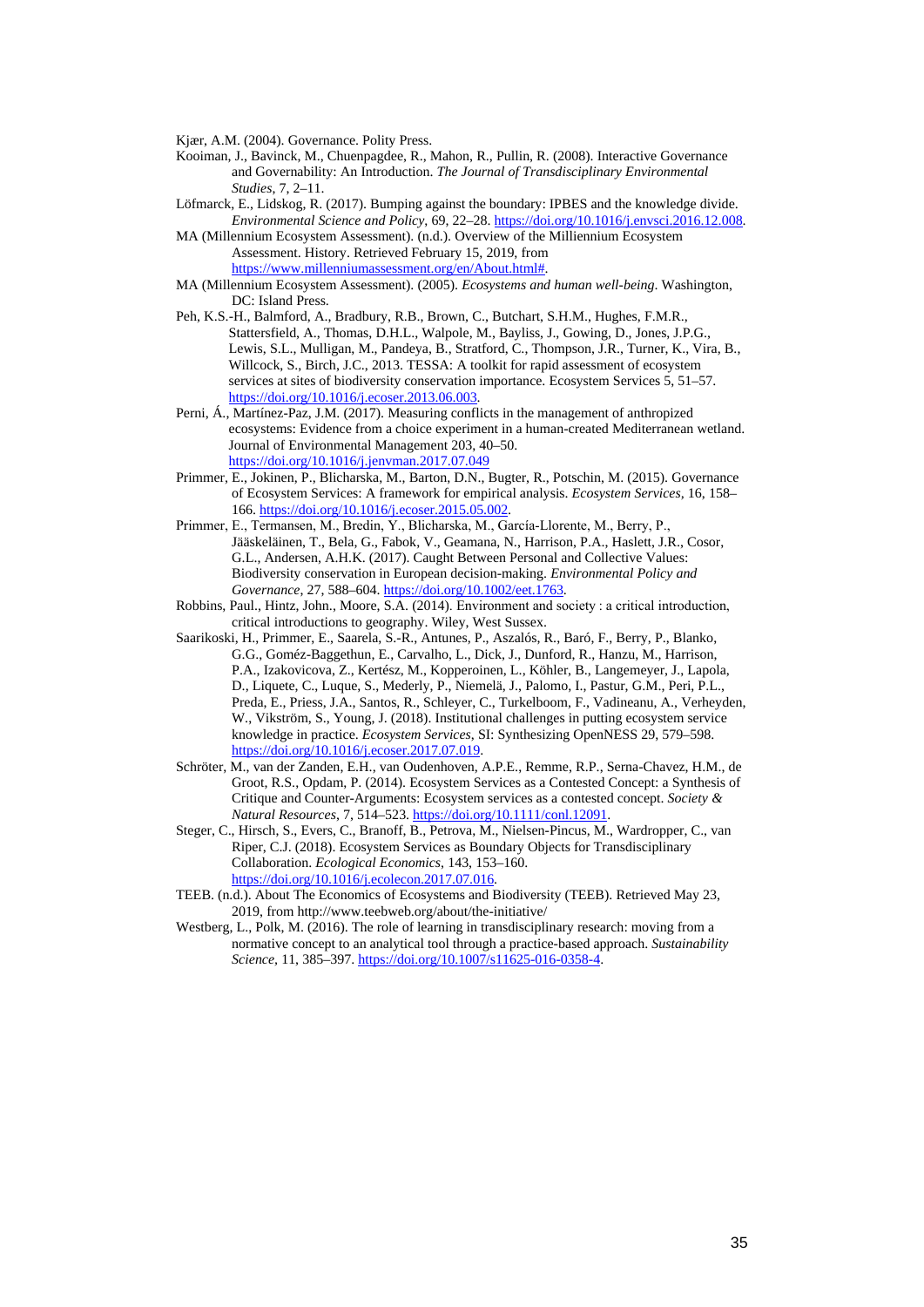## Appendix 1. Interview questionnaire

### Section 1. ES concept

Could you shortly introduce yourself and explain what do you do? How/On what setting did you come across with the ES concept? What do you think it is the purpose behind ES? Why do you believe its application is important/relevant? Have you been involved in ES assessments in any way? If so, could you tell me about it?

Section 2. Practicalities about ES application

Could you roughly explain how you assessed the different services?

What methods or available resources did you use?

How do you assess cultural services?

Do you use economic valuation?

Did you/your team faced obstacles or challenges when applying the concept?

Thinking about the process, what stakeholders were involved?

Did you deal with different interests in the process? How did you manage them? In your view, in what way ES assessments could help/helped to make decisions? What parts of your job do you find more challenging? And more rewarding? Is there anything you would like to add?